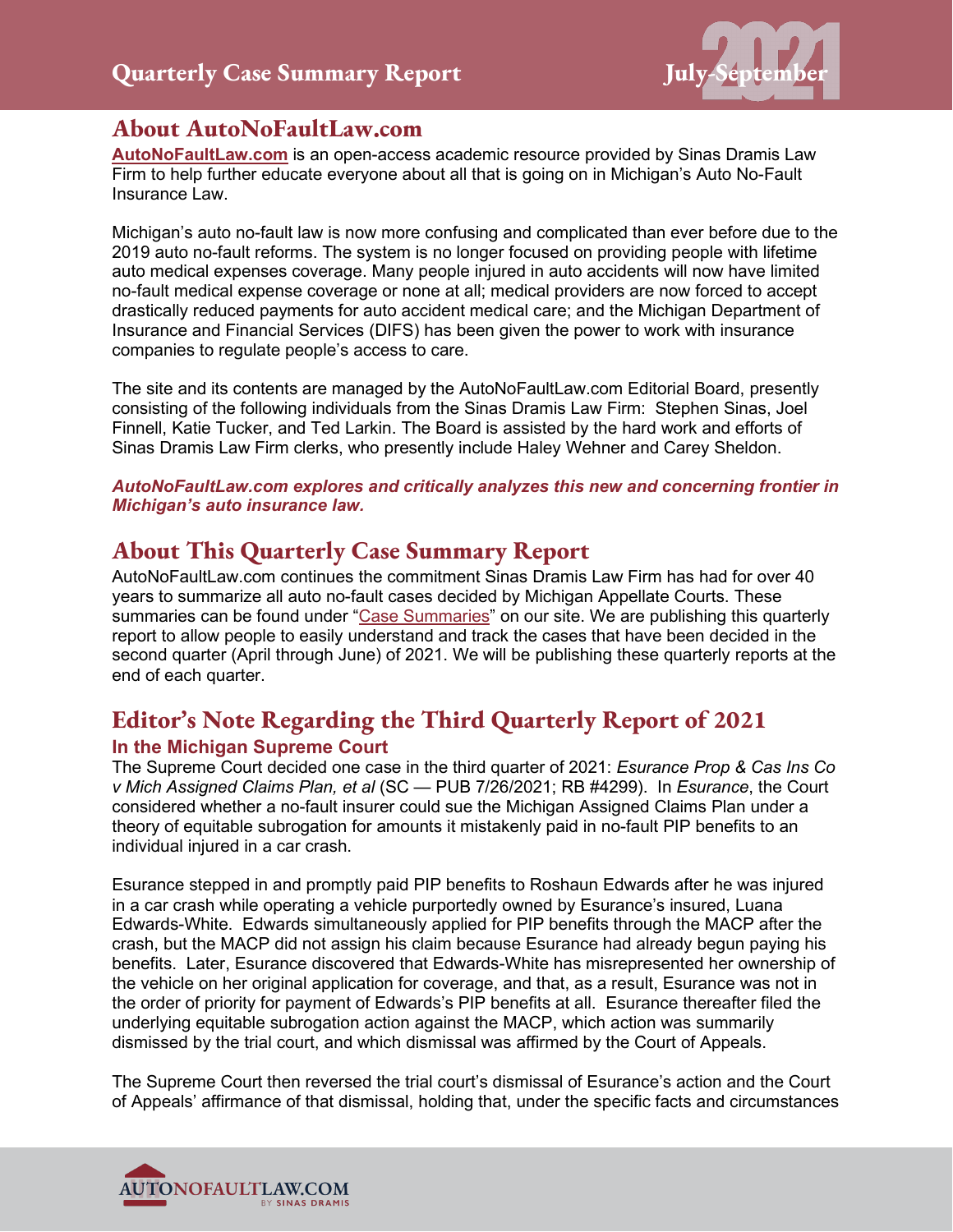## **Quarterly Case Summary Report Figurer 19 and September**



of this case, Esurance could pursue reimbursement from the MACP under a theory of equitable subrogation. The Court noted that Esurance had conducted itself in the precise manner prescribed by the no-fault act: by "pay[ing] promptly, litigat[ing] later." To preclude Esurance from proceeding with its action, therefore, would be to encourage insurers to delay payment of PIP benefits until *after* resolving priority disputes, which, the Court asserted, would run afoul of the "purpose, logic, and incentive structure of Michigan's no-fault regime."

## **One Published Opinion from the Michigan Court of Appeals**

The Michigan Court of Appeals released one opinion for publication in the third quarter of 2021: *Michigan Head & Spine Institute v Auto-Owners Ins Co, et al* (PUB — COA 9/2/2021; RB #4314). In *Michigan Head & Spine*, the Court of Appeals held that a medical provider could aggregate 39 of its patient assignors' unrelated claims for no-fault PIP benefits in order to meet the \$25,000 amount-in-controversy threshold for Michigan circuit court jurisdiction. The Court of Appeals observed that prior Supreme Court and Court of Appeals precedent establishes that, although multiple plaintiffs cannot aggregate separate claims to meet the \$25,000 threshold, a single plaintiff can. Michigan Head & Spine Institute PC was a single plaintiff, and thus it could aggregate all its separate, assigned claims against Home-Owners and Auto-Owners in order to meet the \$25,000 threshold

Judge Riordan dissented from the majority, arguing that, because provider assignees' claims against no-fault insurers are derivative of their patient assignors' underlying claims, "a single healthcare provider bringing claims against a no-fault insurer for multiple patients is, in essence, bringing 'the separate claims of individual plaintiffs.' " Such a provider should not, therefore, be allowed to aggregate multiple patient assignors' claims in order to meet the \$25,000 threshold.

## **Some Interesting Statistics Regarding the Court of Appeals Decisions**

The Court of Appeals issued opinions in 30 cases in the third quarter of 2021. Of those 30 cases, 14 featured disputes over no-fault PIP benefits; 12 dealt with the tort threshold for serious impairment of body function; four involved issues related to fraud or misrepresentation; four dealt with issues pertaining to the motor vehicle exception to governmental immunity; three featured priority disputes between no-fault insurers; two dealt with the parked vehicle exclusions and exceptions under the no-fault act; two dealt with medical provider standing; two featured statutes of limitations issues; one featured a claim for uninsured/underinsured motorist benefits; and one dealt with a claim for PIP benefits through the Michigan Assigned Claims Plan.

## **Two Noteworthy Opinions Regarding Fraud**

Of the four cases involving issues related to fraud or misrepresentation, two featured noteworthy holdings.

The first of the two, *Losinski v Carter, et al* (UNP — COA 7/29/2021; RB #4302), sharply divided a panel consisting of Judges Gleicher, Cavanagh, and Letica. The salient facts in *Losinski* were as follows: Amy Losinski procured a no-fault insurance policy from Progressive in 2011, listing her then-address in Grosse Pointe Woods on her initial application for coverage. She proceeded to move three times between 2013 and 2017, but every time she renewed her policy during that period, she failed to update her address on her declarations page. In 2018, while still ostensibly covered under her policy with Progressive, Losinski was injured in a motor vehicle collision. Progressive denied her subsequent claim for PIP benefits, arguing that she had made a material misrepresentation when she renewed her policy without updating her address, entitling Progressive to deny her claim for benefits in its entirety.

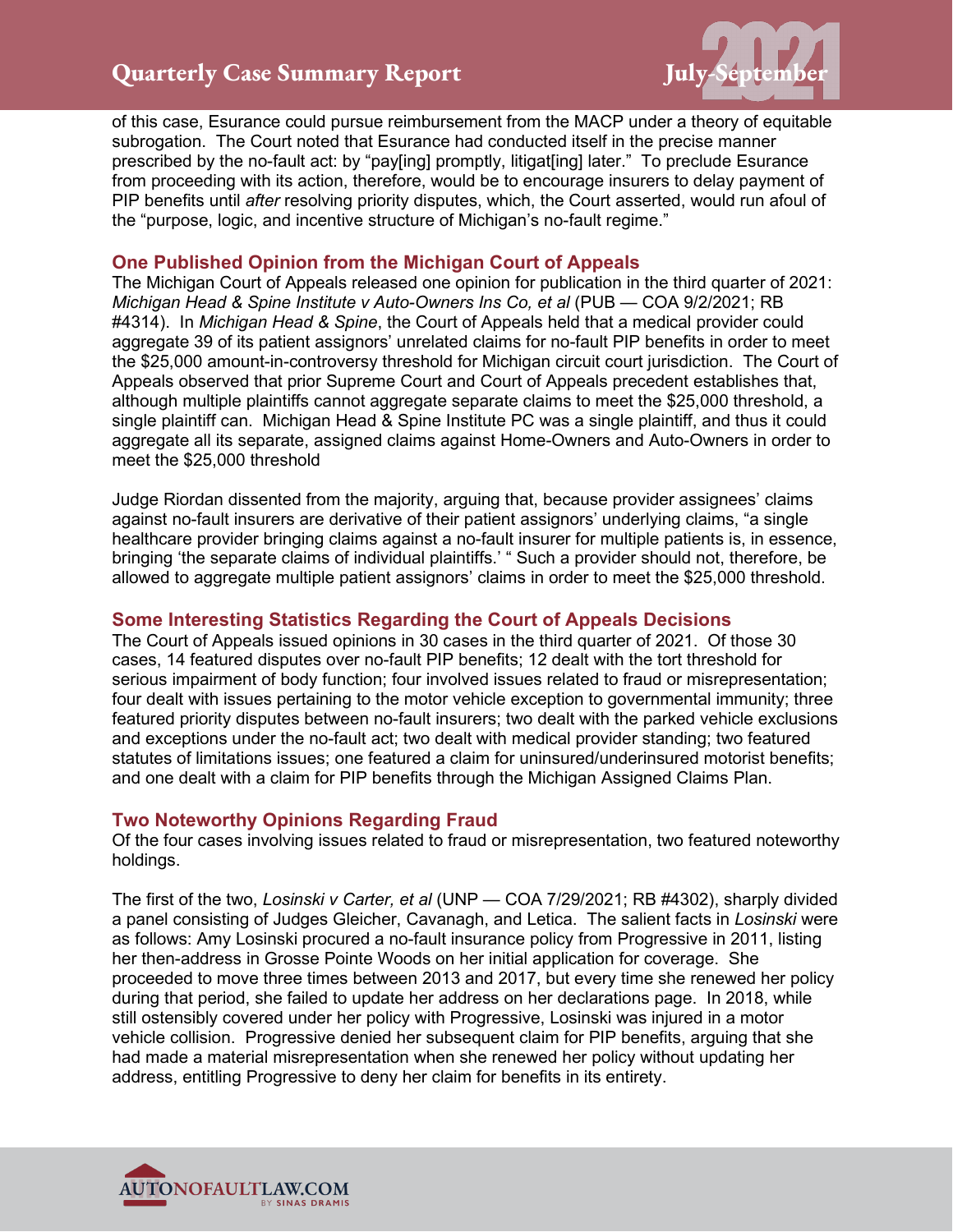

In their majority per curiam opinion, Judges Cavanagh and Letica sided with Progressive. They observed preliminarily that, pursuant to *Meemic Ins Co v Fortson*, 506 Mich 287 (2020), an insurance company can only assert fraud as a defense to its contractual obligations if the subject policy was *obtained* as a result of fraud—i.e. fraud in the procurement of the policy. In this case, the Court held that, although Losinski's policy was not originally obtained as a result of fraud, every time she renewed her policy, she and Progressive were entering into a distinct, new contract. Therefore, every time she renewed her policy, she was actually procuring a new policy, and every time she procured a new policy without updating her address, she was committing a "preprocurement misrepresentation," entitling Progressive to deny her claim in its entirety pursuant to *Meemic*.

Judge Gleicher took special exception with her fellow judges' logic that, by renewing a no-fault policy, an insured is actually procuring a distinct, new policy. She forewarned of the future consequences of their holding, characterizing it as an "invit[ation] [to] no-fault insurers to play the renewal card whenever a misrepresentation is alleged" in order to circumvent *Meemic*.

The second noteworthy opinion regarding fraud was issued in a more straightforward fraud case: *Humphrey v Home-Owners Ins Co* (UNP — COA 8/19/2021; RB #4308). The salient facts of *Humphrey* are as follows: Adeseny Humphrey sought PIP benefits from her mother's no-fault insurer, Home-Owners, after she was injured in a car crash. After Home-Owners denied Humphrey's claim for benefits, she filed the underlying first-party action. During her deposition, Humphrey testified that she had never suffered any pre-existing injuries to the body parts she allegedly injured in the subject crash, an assertion Home-Owners argued was belied by her medical records from before the crash. Home-Owners then filed a motion for summary disposition asserting a common-law fraud defense, which the trial court granted.

The Court of Appeals reversed the trial court's order, holding that this case was governed by the Court of Appeals' prior decision in *Haydaw v Farm Bureau Ins Co*, 332 Mich App 719 (2020) that an insurance company cannot deny a claim based on fraudulent statements made by an insured after litigation has begun. What makes *Humphrey* noteworthy, though, is the fact that the Court held that *Haydaw*—which featured an insurer basing its denial on a fraud-exclusion provision in a policy—applies equally to situations such as this, in which an insurer asserts a common-law fraud defense in support of its denial:

*"Although Haydaw involved a fraud-exclusion clause as opposed to a common*law fraud defense, the basic principle—that statements made during lititgation *are not made with the intent that the insurer will rely upon them—applies equally to both fraud-based defenses."*

*- Editorial Board of AutoNoFaultLaw.com*

Stephen Sinas **Catherine Tucker** Moreover Joel Finnell Ted Larkin

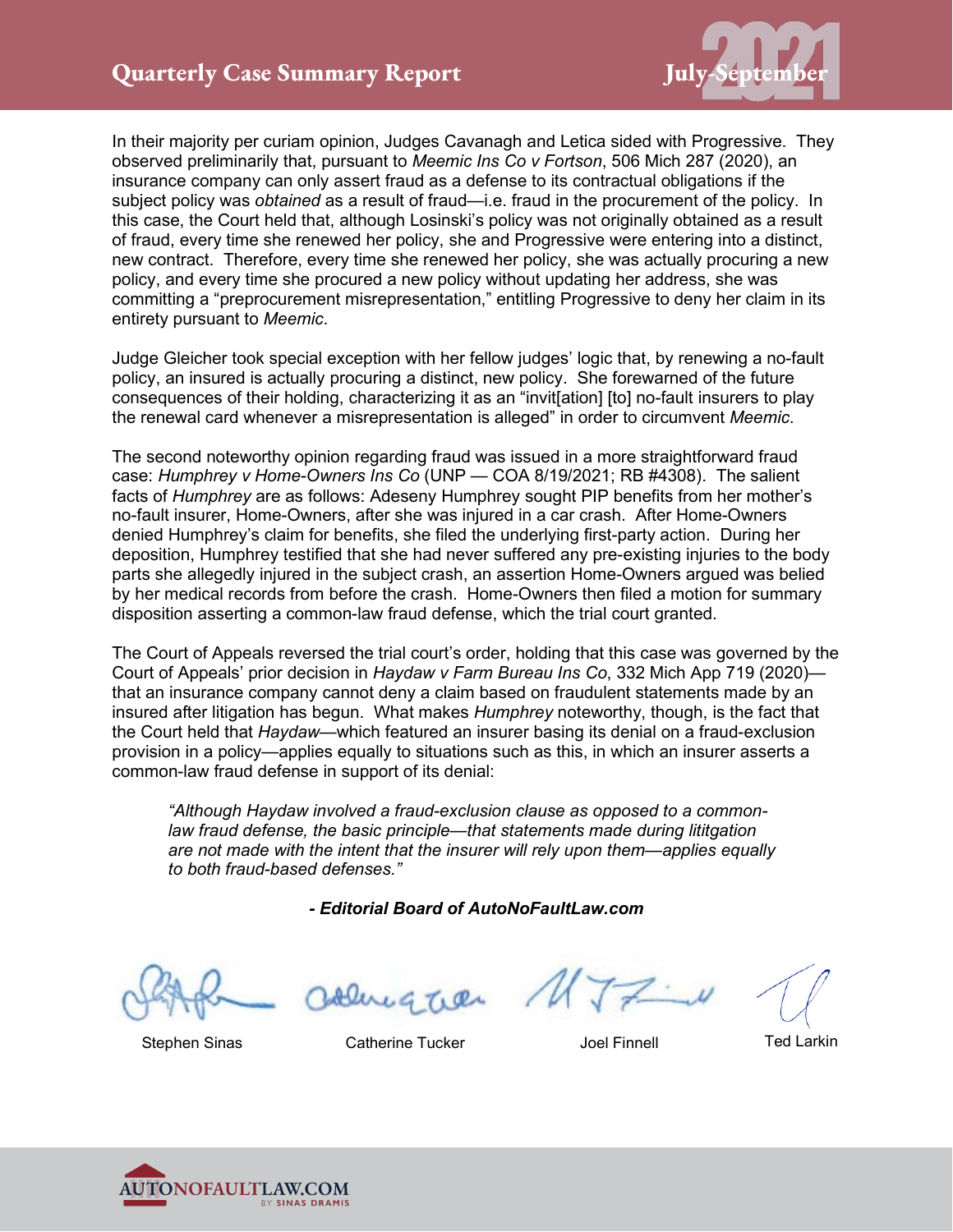

# **Smith v Everest Nat'l Ins Co, et al (COA – UNP 7/1/2021; RB #4291)**

Michigan Court of Appeals; Docket #353880; Unpublished Judges Jansen, Kelly, and Ronayne Krause; Per Curiam Official Michigan Reporter Citation: Not Applicable; [Link to Opinion](https://autonofaultlaw.com/digital-library/images/pdf/Opinions-2021/5265-smith-v-everest-nat-l-ins-co-et-al.PDF)

#### **STATUTORY INDEXING:**

[Exclusion for Vehicles Considered Parked](https://autonofaultlaw.com/digital-library/autonofaultlaw.com/digital-library/index.php?option=com_content&view=article&id=108)  [\[§3106\(1\)\]](https://autonofaultlaw.com/digital-library/autonofaultlaw.com/digital-library/index.php?option=com_content&view=article&id=108) [Exclusion for Parked Vehicles Covered by](https://www.autonofaultlaw.com/digital-library/index.php?option=com_content&view=article&id=114)  [Workers Comp \[§3106\(2\)\]](https://www.autonofaultlaw.com/digital-library/index.php?option=com_content&view=article&id=114)

**TOPICAL INDEXING:** Not Applicable

In this unanimous unpublished per curiam opinion, the Court of Appeals reversed the trial court's summary disposition order dismissing Plaintiff Terry L. Smith's first-party action against Defendant Everest National Insurance Company ("Everest"). Smith was performing maintenance on a tow truck when it rolled over onto his body and injured him. The Court of Appeals held that a question of fact existed as to whether the tow truck was parked at the time of the accident for purposes of MCL 500.3106, and that summary disposition was therefore…

**[Read Full Summary](https://autonofaultlaw.com/digital-library/index.php/case-summaries/5265-smith-v-everest-nat-l-ins-co-et-al-7-1-2021-michigan-court-of-appeals)**

# **Synergy Spine and Orthopedic Surgery Center, LLC, et al v American Country Ins Co (COA – UNP 7/15/2021; RB #4292)**

Michigan Court of Appeals; Docket #350549; Unpublished Judges Riordan, Kelly, and Shapiro; Per Curiam Official Michigan Reporter Citation: Not Applicable; [Link to Opinion;](https://autonofaultlaw.com/digital-library/images/pdf/Opinions-2021/5266-synergy-spine-and-orthopedic-surgery-center-llc-et-al-v-american-country-ins-co.PDF) [Link to Concurrence](https://autonofaultlaw.com/digital-library/images/pdf/Opinions-2021/5266-synergy-spine-and-orthopedic-surgery-center-llc-et-al-v-american-country-ins-co-concurrence.PDF)

## **STATUTORY INDEXING:**

[Entitlement to PIP Benefits: Arising Out of /](https://www.autonofaultlaw.com/digital-library/index.php?option=com_content&view=article&id=176)  [Causation Requirement \[§3105\(1\)\]](https://www.autonofaultlaw.com/digital-library/index.php?option=com_content&view=article&id=176) [Allowable Expenses: Causation](https://www.autonofaultlaw.com/digital-library/index.php?option=com_content&view=article&id=131)  [Requirement \[§3107\(1\)\(a\)\]](https://www.autonofaultlaw.com/digital-library/index.php?option=com_content&view=article&id=131) [Reasonable Proof Requirement \[§3142\(2\)\]](https://www.autonofaultlaw.com/digital-library/index.php?option=com_content&view=article&id=1617) [General / Miscellaneous \[§3142\]](https://www.autonofaultlaw.com/digital-library/index.php?option=com_content&view=article&id=322)

## **TOPICAL INDEXING:**

Case Evaluation – [Accept/Reject in PIP](https://www.autonofaultlaw.com/digital-library/index.php?option=com_content&view=article&id=3434)  [Cases](https://www.autonofaultlaw.com/digital-library/index.php?option=com_content&view=article&id=3434) [Evidentiary Issues](https://www.autonofaultlaw.com/digital-library/index.php?option=com_content&view=article&id=1630)

In this unanimous unpublished per curiam decision (Kelly, concurring), the Court of Appeals affirmed the trial court's various rulings before, during, and after trial in Plaintiffs Synergy Spine and Orthopedic Center, LLC and Silver Pine Imaging, LLC's ("Plaintiffs," collectively, or "Plaintiff Synergy" and "Plaintiff Silver Pine," individually) first-party action against Defendant American Country Insurance Company ("American Country"). Specifically, the Court of Appeals held that the trial court did not err by giving a injury instruction regarding the causation requirement under MCLs 500.3105(1) and 500.3107(1)(a) that did not include the "incidental, fortuitous, or but for" language used by the Supreme Court in Thorton v Allstate Ins Co, 425 Mich 643 (1986) to describe that requirement. The Court of Appeals also held…

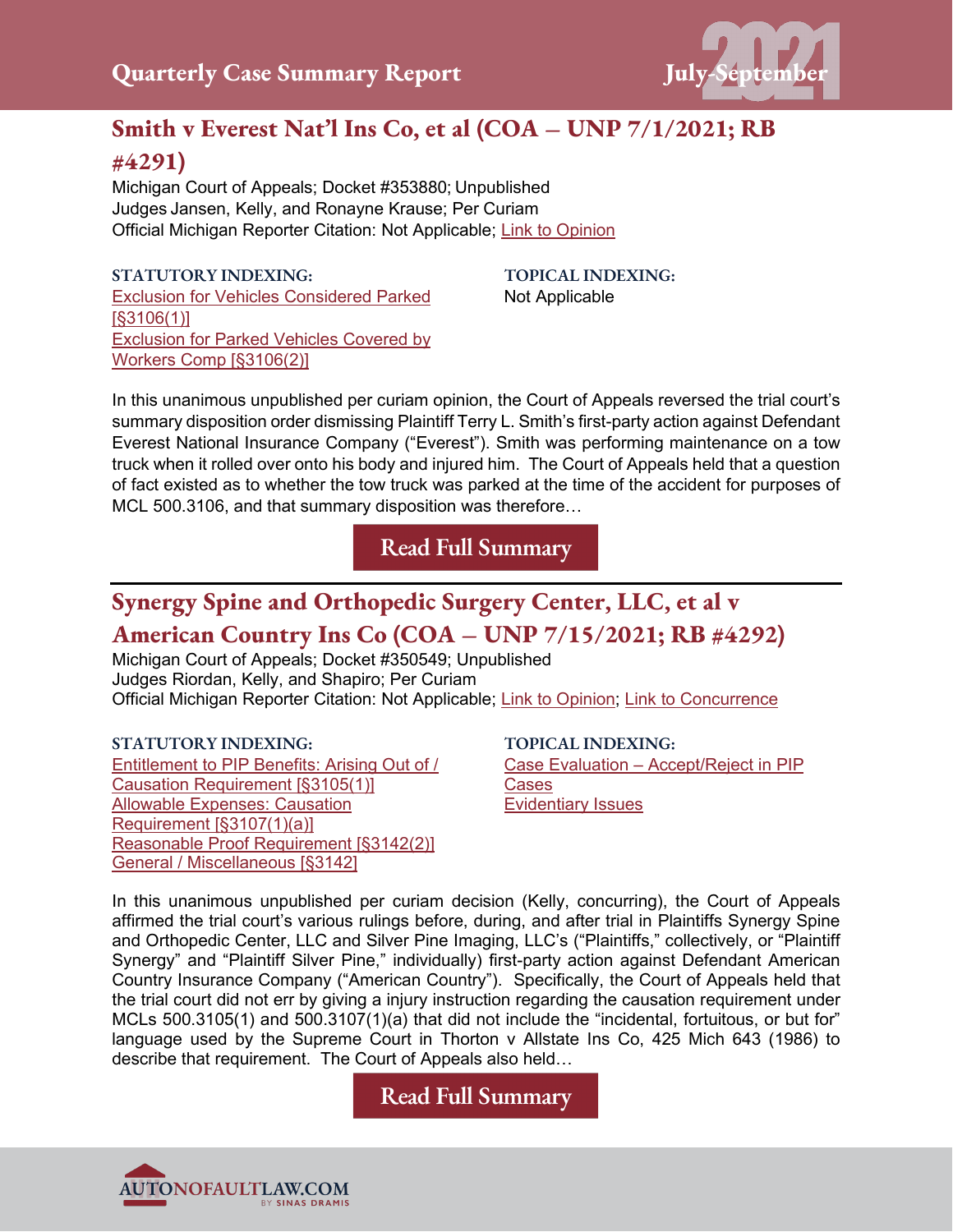

# **Yaghnam v Doe, et al (COA – UNP 7/15/2021; RB #4293)**

Michigan Court of Appeals; Docket #353547; Unpublished Judges Riordan, Kelly, and Shapiro; Per Curiam Official Michigan Reporter Citation: Not Applicable; [Link to Opinion](https://autonofaultlaw.com/digital-library/images/pdf/Opinions-2021/5267-yaghnam-v-doe-et-al.PDF)

**STATUTORY INDEXING:**

Not Applicable

**TOPICAL INDEXING:** [Underinsured Motorist Coverage -](https://www.autonofaultlaw.com/digital-library/index.php?option=com_content&view=article&id=1791) Notice [and Statute of Limitations for Underinsured](https://www.autonofaultlaw.com/digital-library/index.php?option=com_content&view=article&id=1791)  [Motorist Coverage](https://www.autonofaultlaw.com/digital-library/index.php?option=com_content&view=article&id=1791)

In this unanimous unpublished per curiam decision, the Court of Appeals affirmed the trial court's summary disposition order dismissing Plaintiff Elias Yaghnam's action for uninsured/underinsured motorist benefits against Defendant Michigan Insurance Company ("MIC"). The Court of Appeals held that Yaghnam's claim for UM/UIM benefits was a standard personal injury action, not a breach of contract action. Therefore, the applicable statute of limitations was three years pursuant to MCL 600.5805(2)—not the six-year statute of limitations for breach of contract actions set forth in MCL 600.5807(9). Since Yaghnam waited three years and one day from the date of the crash to file his lawsuit, his claim was barred. The Court of Appeals further held that, despite his attorney's reference to the possibility of asserting a UM/UIM claim in the future in emails to Michigan Insurance Company, Yaghnam failed to comply with the three-year notice requirement for UM/UIM claims set forth in his policy, and that any amendment to his complaint to include a breach of contract claim would be futile.

**[Read Full Summary](https://autonofaultlaw.com/digital-library/index.php/case-summaries/5267-yaghnam-v-doe-et-al-7-15-2021-michigan-court-of-appeals)**

# **Jagannathan Neurosurgical Institute, PLLC, et al v GEICO Indemnity Co, et al (COA – UNP 7/15/2021; RB #4294)**

Michigan Court of Appeals; Docket #353776; Unpublished Judges Riordan, Kelly, and Shapiro; Per Curiam Official Michigan Reporter Citation: Not Applicable; [Link to Opinion](https://autonofaultlaw.com/digital-library/images/pdf/Opinions-2021/5268-jagannathan-neurosurgical-institute-pllc-et-al-v-geico-indemnity-co-et-al.PDF)

**STATUTORY INDEXING:** [Obligations of Admitted Insurers to Pay PIP](https://www.autonofaultlaw.com/digital-library/index.php?option=com_content&view=article&id=76)  [Benefits on Behalf of Nonresidents Injured](https://www.autonofaultlaw.com/digital-library/index.php?option=com_content&view=article&id=76)  [in Michigan \[Former §3163\(1\)\]](https://www.autonofaultlaw.com/digital-library/index.php?option=com_content&view=article&id=76)

**TOPICAL INDEXING:** Not Applicable

In this unanimous unpublished per curiam decision, the Court of Appeals affirmed the trial court's summary disposition order dismissing Plaintiff Jagannathan Neurosurgical Institute, PLLC's ("Jagannathan") first-party action to recover no-fault PIP benefits from Defendants GEICO Indemnity Company and GEICO General Insurance Company ("GEICO," collectively). The Court of Appeals held that Jagannathan's patient was not an out-of-state resident at the time of the subject collision for purposes of the former MCL 500.3163, and that Jagannathan, therefore, could not recover PIP benefits on the basis of an assignment from GEICO—an authorized Michigan insurer pursuant to MCL 500.3163—which had issued a Florida automobile insurance policy to Jagannathan's patient.

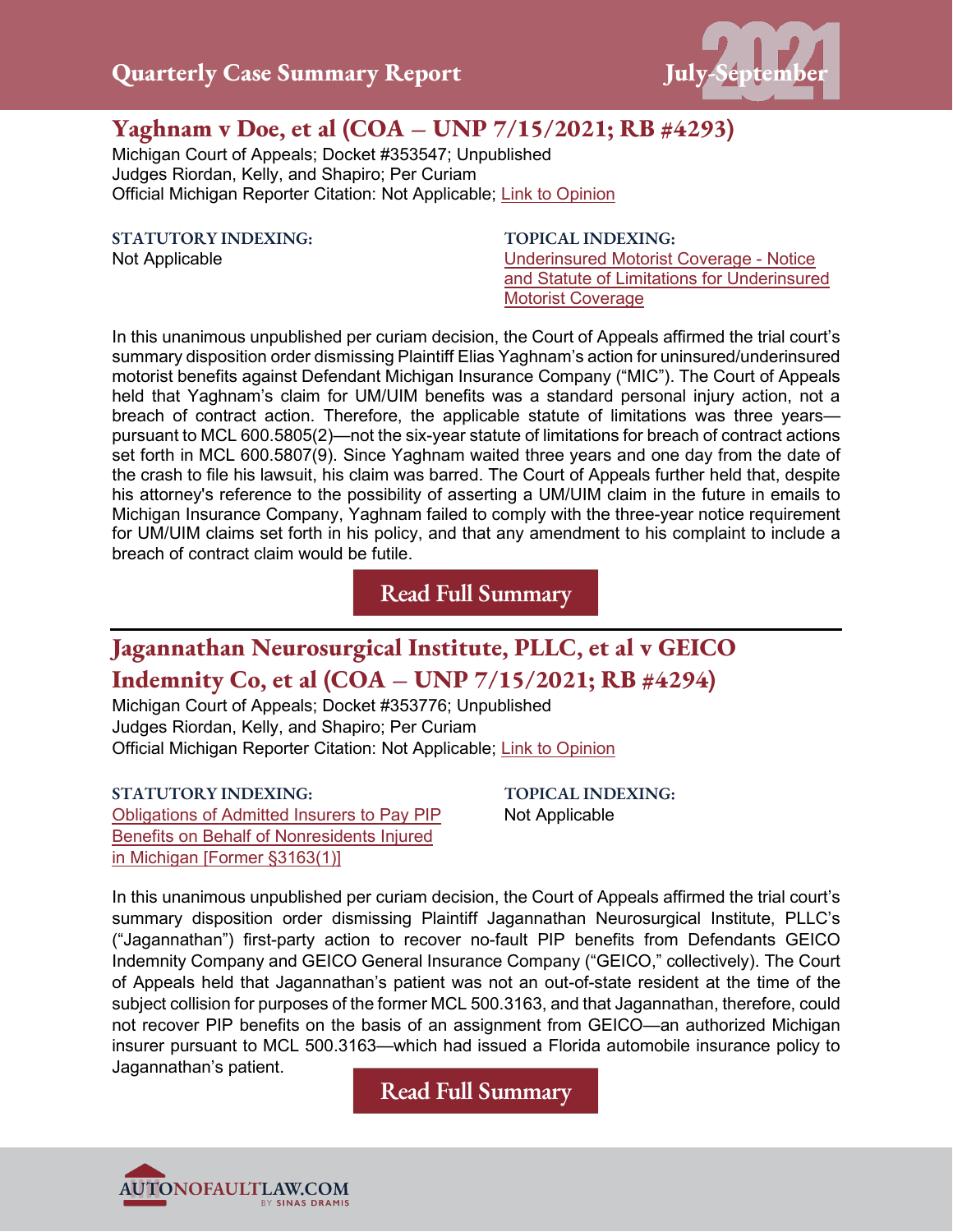

# **Estate of Jacobson, et al v Hornbeck, et al (COA – UNP 7/22/2021; RB #4296)**

Michigan Court of Appeals; Docket #352976, 353862; Unpublished Judges Borrello, Servitto, and Stephens; Per Curiam Official Michigan Reporter Citation: Not Applicable; [Link to Opinion](https://autonofaultlaw.com/digital-library/images/pdf/Opinions-2021/5260_Estate_of_Jacobson_v_Hornbeck_et_al.PDF)

**STATUTORY INDEXING:** Not Applicable

**TOPICAL INDEXING:** [Judicial Estoppel](https://www.autonofaultlaw.com/digital-library/5072-ti-judicial-estoppel) [Negligence-Duty](https://www.autonofaultlaw.com/digital-library/index.php?option=com_content&view=article&id=4843) [Motor Vehicle Exception to Governmental](https://www.autonofaultlaw.com/digital-library/index.php?option=com_content&view=article&id=4860)  [Tort Liability Act](https://www.autonofaultlaw.com/digital-library/index.php?option=com_content&view=article&id=4860)

In this unanimous unpublished per curiam decision, the Court of Appeals reversed the trial court's denial of Defendants Matthew Hornbeck and Samuel Bradley's motion for summary disposition, in which they sought dismissal of Plaintiff Estate of Lake Jacobson's ("Plaintiff") third-party claim against them, then affirmed in part and vacated in part the trial court's denial of Defendant Sakstrup Towing, Inc.'s ("Sakstrup") motion for summary disposition regarding Plaintiff's thirdparty claim against it. The Court of Appeals first held that the public-duty doctrine shielded police officers Hornbeck and Bradley from liability for choosing not to detain an intoxicated driver who, after crashing his car into a culvert and being questioned by Hornbeck and Bradley, was allowed to get back into his car and drive off, immediately after which he crossed into oncoming traffic and crashed into Lake Jacobson's vehicle, killing Jacobson instantly. The Court of Appeals then vacated the trial court's denial of Sakstrup's motion for summary disposition, holding that the trial court did not employ the proper test for determining whether Sakstrup's tow-truck employee owed a duty to Plaintiff's decedent to (1) adequately inspect the intoxicated driver's crashed vehicle for disabling damage before towing it out of the culvert, and (2) prevent the intoxicated driver from driving off in a disabled vehicle. Lastly, the Court of Appeals upheld the trial court's ruling that judicial estoppel did not operate to bar Plaintiff's claim against Sakstrup because the trial court's finding that genuine issues of material fact existed as to whether Hornbeck and Bradley were the proximate cause of Jacobson's death "was not a finding that the officers 'were the proximate cause.' (emphasis added)"

**[Read Full Summary](https://www.autonofaultlaw.com/digital-library/index.php/49-training/5260-5260-estate-of-jacobson-et-al-v-hornbeck-et-al-7-22-2021-michigan-court-of-appeals)**



Head to the No-Fault FAQs pages on AutoNoFaultLaw.com to get the answers you're looking for!

**[Visit No-Fault FAQs](https://autonofaultlaw.com/michigan-no-fault/)**

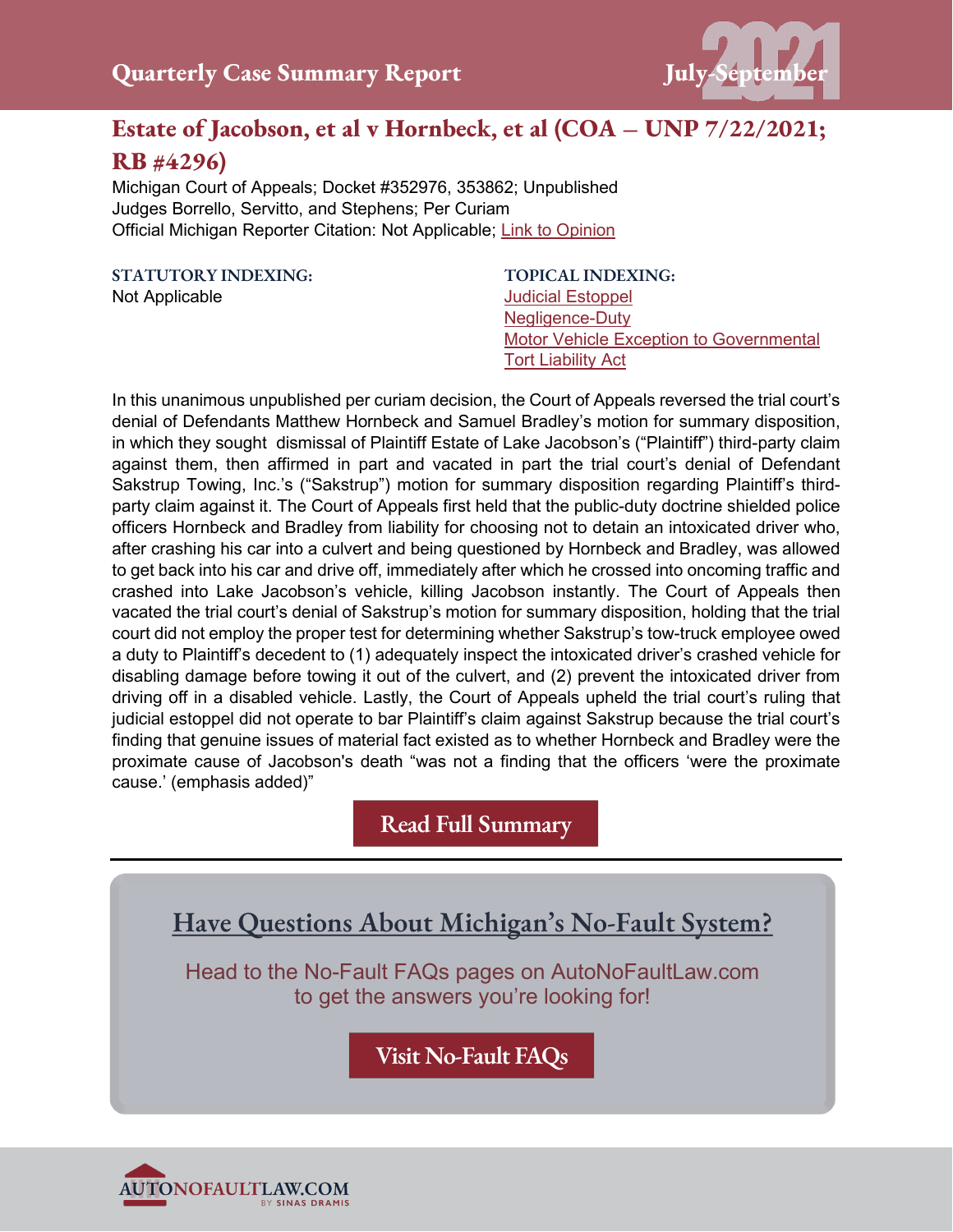

# **Spectrum Health Hosps, et al v Farm Bureau Gen Ins Co of Mich, et al (UNP – COA 7/22/2021; RB #4297)**

Michigan Court of Appeals; Docket #353553, 354201; Unpublished Judges Borrello, Servitto, and Stephens; Per Curiam Official Michigan Reporter Citation: Not Applicable; [Link to Opinion](https://autonofaultlaw.com/digital-library/images/pdf/Opinions-2021/5264_Spectrum_Health_Hosps_et_al_v_Farm_Bureau_Gen_Ins_Co_of_Mich_et_al.PDF)

### **STATUTORY INDEXING:**

[Requirement That Benefits Were](https://www.autonofaultlaw.com/digital-library/index.php?option=com_content&view=article&id=80)  [Unreasonably Delayed or Denied \[§3148\(1\)\]](https://www.autonofaultlaw.com/digital-library/index.php?option=com_content&view=article&id=80) [Bona Fide Factual Uncertainty / Statutory](https://autonofaultlaw.com/digital-library/index.php?option=com_content&view=article&id=83)  [Construction Defense \[§3148\(1\)\]](https://autonofaultlaw.com/digital-library/index.php?option=com_content&view=article&id=83)

**TOPICAL INDEXING:**

[Assignments of Benefits—Validity and](https://autonofaultlaw.com/digital-library/index.php?option=com_content&view=article&id=4863)  **[Enforceability](https://autonofaultlaw.com/digital-library/index.php?option=com_content&view=article&id=4863)** [Medical Provider Standing \(Post-Covenant\)](https://autonofaultlaw.com/digital-library/index.php?option=com_content&view=article&id=4841)

In this unanimous unpublished per curiam decision, the Court of Appeals affirmed the trial court's denial of Defendant Farm Bureau General Insurance Company of Michigan's ("Farm Bureau") motion for summary disposition, in which Farm Bureau sought dismissal of Plaintiff Spectrum Health Hospitals' ("Spectrum") first-party action against it. As to Farm Bureau's motion for summary disposition, the Court of Appeals held that Spectrum obtained valid assignments from its patient/Farm Bureau's insured, Kevin Schild, after Schild was injured in a motor vehicle collision, and therefore had standing to pursue its first-party action against Farm Bureau. As to Spectrum's motion for attorney fees, the Court of Appeals held that the trial court did not err in denying that motion because Farm Bureau's denial of Spectrum's claims for no-fault PIP benefits was based on legitimate questions…

**[Read Full Summary](https://autonofaultlaw.com/digital-library/index.php/case-summaries/5264-spectrum-health-hosps-et-al-v-farm-bureau-gen-ins-co-of-mich-et-al-michigan-court-of-appeals)**

## **Vibra of Southeastern Mich, LLC v Auto-Owners Ins Co, et al (UNP**

## **– COA 7/22/2021; RB #4298)**

Michigan Court of Appeals; Docket #355287; Unpublished Judges Riordan, Kelly, and Shapiro; Per Curiam Official Michigan Reporter Citation: Not Applicable; [Link to Opinion; Link to Dissent](https://autonofaultlaw.com/digital-library/images/pdf/Opinions-2021/5269-vibra-of-southeastern-mich-llc-v-auto-owners-ins-co-et-al.PDF)

**STATUTORY INDEXING:** [Exception for Loading / Unloading](https://www.autonofaultlaw.com/digital-library/index.php?option=com_content&view=article&id=111)  [\[§3106\(1\)\(b\)\]](https://www.autonofaultlaw.com/digital-library/index.php?option=com_content&view=article&id=111)

**TOPICAL INDEXING:** Not Applicable

In this 2-1 unpublished per curiam decision (Riordan, dissenting), the Court of Appeals affirmed the trial court's denial of Defendant Auto-Owners Insurance Company's ("Auto-Owners") motion for summary disposition, in which Auto-Owners sought dismiss of Plaintiff Vibra of Southeastern Michigan, LLC's first-party action against it, as well as the trial court's order granting Vibra's motion for summary disposition. Specifically, the Court of Appeals affirmed the trial court's ruling that Randall Baran, Vibra's patient and Auto-Owners' insured, was entitled to no-fault PIP benefits for injuries he sustained when his vehicle's rear liftgate fell on his head as he unloaded items from the trunk. The Court of Appeals held that Baran was entitled to no-fault PIP benefits under the parked-vehicle exception set forth in MCL 500.3106(1)(b) because…

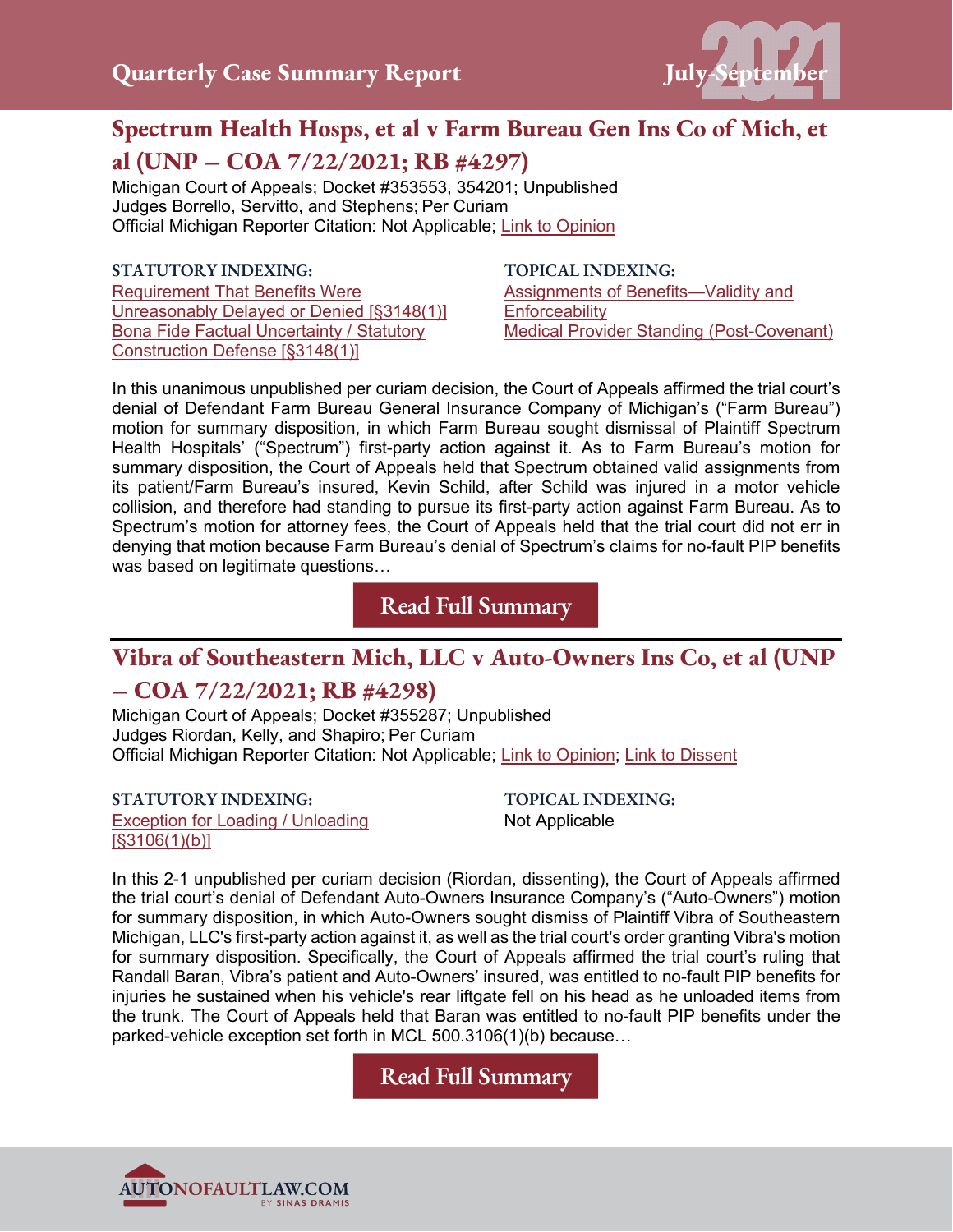

# **Esurance Prop & Cas Ins Co v Mich Assigned Claims Plan, et al (SC – PUB 7/26/2021; RB #4299)**

Supreme Court of Michigan; Docket #160592 Judges McCormack, Zahra, Viviano, Bernstein, Clement, Cavanagh, and Welch Official Michigan Reporter Citation: Forthcoming; [Link to Opinion;](https://autonofaultlaw.com/digital-library/images/pdf/Opinions-2021/5261_Esurance_Prop__Cas_Ins_Co_v_Mich_Assigned_Claims_Plan.pdf) [Link to COA Opinion](https://autonofaultlaw.com/digital-library/images/pdf/Opinions-2021/5063-esurance-property-cas-ins-co-v-mich-assigned-claims-plan-et-al.PDF)

#### **STATUTORY INDEXING:**

Not Applicable

#### **TOPICAL INDEXING:** [Insurer Assigned Claims Reimbursement](https://www.autonofaultlaw.com/digital-library/index.php?option=com_content&view=article&id=1800)

In this 5-2 decision (Clement and Viviano, dissenting) authored by Justice Zahra, the Michigan Supreme Court reversed the Court of Appeals' affirmance of the trial court's summary disposition order dismissing Plaintiff Esurance Property & Casualty Insurance Company's ("Esurance") equitable subrogation action against Defendant Michigan Assigned Claims Plan ("MACP"). The Supreme Court held that Esurance could seek reimbursement from the MACP under a theory of equitable subrogation for no-fault PIP benefits it paid to Roshaun Edwards after Edwards was injured in a motor vehicle collision, because Esurance was neither in the order of priority for paying Edward's PIP benefits, nor acting as a "mere volunteer" when it promptly, but mistakenly, paid those benefits.

**[Read Full Summary](https://autonofaultlaw.com/digital-library/index.php/49-training/5261-5261-esurance-prop-cas-ins-co-v-mich-assigned-claims-plan-et-al-7-26-2021-rb-4299-michigan-supreme-court)**

# **Greater Lakes Ambulatory Surgical Center, LLC, et al v Meemic Ins Co (UNP – COA 7/29/2021; RB #4300)**

Michigan Court of Appeals; Docket #353842; Unpublished Judges Gadola, Jansen, and O'Brien; Per Curiam Official Michigan Reporter Citation: Not Applicable; [Link to Opinion](https://autonofaultlaw.com/digital-library/images/pdf/Opinions-2021/5263_Greater_Lakes_Ambulatory_Surgical_Ctr_LLC_et_al_v_Meds_Direct_Pharmacy_et_al.PDF)

### **STATUTORY INDEXING:**

Not Applicable

**TOPICAL INDEXING:** [Private Contract \(Meaning and Intent\)](https://autonofaultlaw.com/digital-library/index.php?option=com_content&view=article&id=888)

In this unanimous unpublished per curiam decision, the Court of Appeals reversed the trial court's denial of Defendant Meemic Insurance Company's ("Meemic") motion for summary disposition, in which Meemic sought dismissal of Plaintiff Greater Lakes Ambulatory Surgical Center, LLC's ("Greater Lakes") first-party action against it, and remanded for entry of an order granting summary disposition to Meemic. The Court of Appeals held that Greater Lakes could not proceed with its first-party action against Meemic—which it filed after obtaining an assignment from its patient/Meemic's insured—because Greater Lakes sold the patient's account receivable to a servicing agency while the action was still pending. As a result, Greater Lakes was no longer the real party in interest in the case, and no longer had standing to pursue its first-party claim against Meemic.

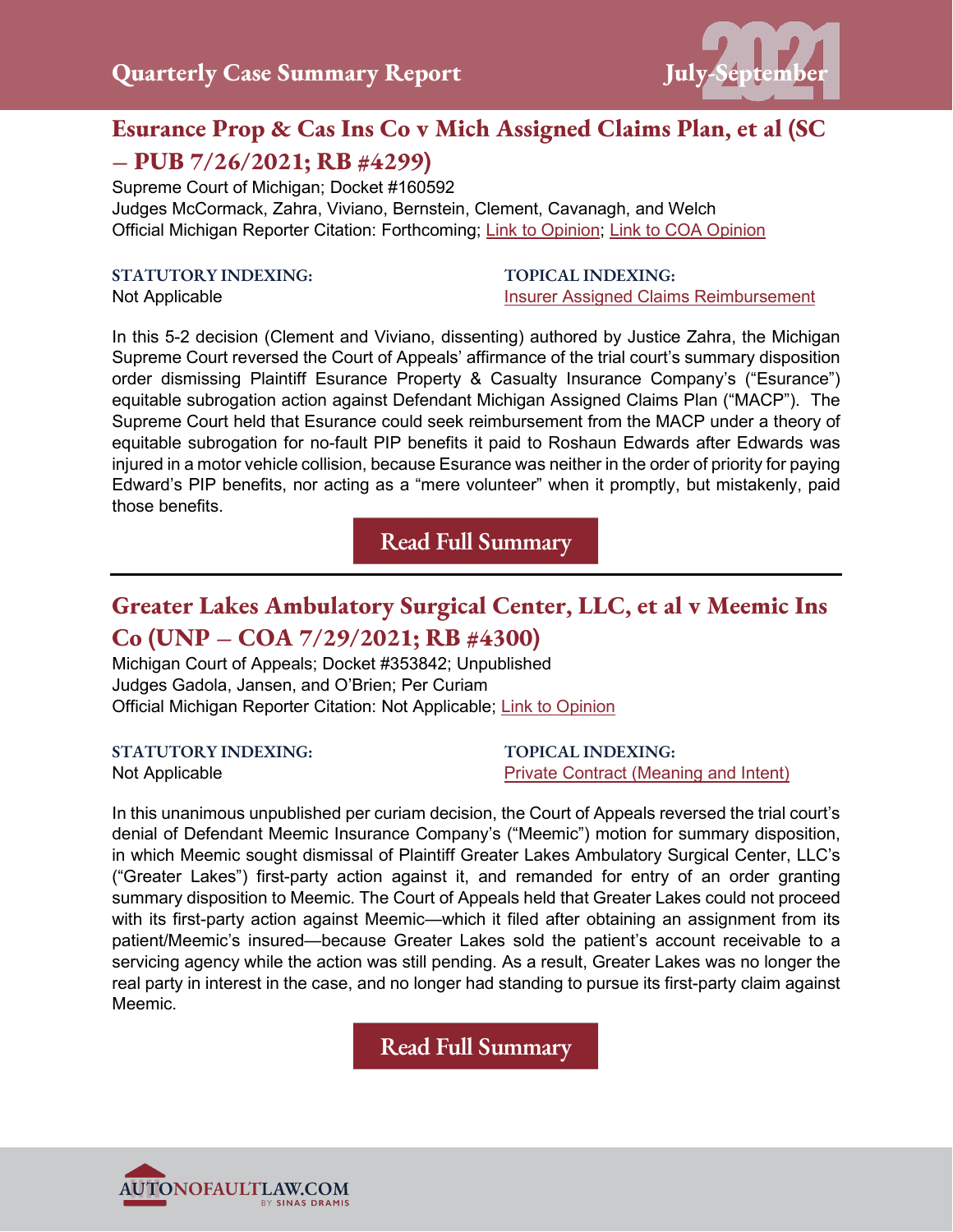

# **Garza v Reiche, et al (UNP – COA 7/29/2021; RB # 4301)**

Michigan Court of Appeals; Docket #354310; Unpublished Judges Tukel, Sawyer, and Cameron; Per Curiam Official Michigan Reporter Citation: Not Applicable; [Link to Opinion](https://autonofaultlaw.com/digital-library/images/pdf/Opinions-2021/5262_Garza_v_Reiche_et_al.PDF)

**STATUTORY INDEXING:**

**TOPICAL INDEXING:** [Judicial Estoppel](https://www.autonofaultlaw.com/digital-library/5072-ti-judicial-estoppel)

Not Applicable

In this unanimous unpublished per curiam decision, the Court of Appeals reversed the trial court's summary disposition order dismissing Plaintiff Sharr Garza's third-party action against Defendant Chase Willard Reiche. The Court of Appeals held that the doctrine of judicial estoppel did not bar Garza's action even though she failed to disclose her negligence claim on her first two amendments to her asset schedule in a separate bankruptcy proceeding.

**[Read Full Summary](https://autonofaultlaw.com/digital-library/index.php/case-summaries/5262-garza-v-reiche-et-al-michigan-court-of-appeals)**

## **Losinski v Carter, Jr, et al (UNP – COA 7/29/2021; RB # 4302)**

Michigan Court of Appeals; Docket #355047; Unpublished Judges Gleicher, Cavanagh, and Letica; Per Curiam Official Michigan Reporter Citation: Not Applicable; [Link to Opinion;](https://autonofaultlaw.com/digital-library/images/pdf/Opinions-2021/5271-losinski-v-carter-jr-et-al.PDF) [Link to Partial Concurrence](https://autonofaultlaw.com/digital-library/images/pdf/Opinions-2021/5271-losinski-v-carter-jr-et-al-partial-concurrence-and-dissent.PDF)  [and Dissent](https://autonofaultlaw.com/digital-library/images/pdf/Opinions-2021/5271-losinski-v-carter-jr-et-al-partial-concurrence-and-dissent.PDF)

**STATUTORY INDEXING:** Not Applicable

**TOPICAL INDEXING:** [Fraud/Misrepresentation](https://autonofaultlaw.com/digital-library/index.php?option=com_content&view=article&id=1869) [Silent Fraud](https://www.autonofaultlaw.com/digital-library/index.php?option=com_content&view=article&id=1287)

In this 2-1 unpublished per curiam decision (Gleicher, concurring in part and dissenting in part), the Court of Appeals affirmed the trial court's summary disposition order dismissing Plaintiff Amy G. Losinski's first-party action against Defendant Progressive Marathon Insurance Company ("Progressive"). The majority held that Progressive was entitled to deny Losinski's claim for nofault PIP benefits because of a "preprocurement innocent misrepresentation" she made when she renewed her policy with Progressive. Specifically, the majority held that Losinski committed fraud when she renewed her policy without first disclosing to Progressive that she no longer lived at the address she listed on her original application for insurance. The majority squared its holding with Meemic Ins Co v Fortson, 506 Mich 287 (2020) by reasoning that, every time Losinski renewed her policy, a new, distinct contract was formed, and thus, every time she renewed her existing policy, she was actually procuring a new policy. Therefore, her misrepresentation at renewal, according to the majority, " 'related to the inducement or inception of the contract,' " pursuant to Meemic. Justice Gleicher, in her dissent, argued that Losinski's alleged fraud at renewal "could not possibly" be construed as a "misrepresentation in the inducement of the insurance contract," because "an automatic renewal . . . is not equivalent to the formation of a contract." Furthermore, Justice Gleicher argued that the majority's holding would invite "insurers to play the renewal card whenever a misrepresentation is alleged," thereby circumventing Meemic.

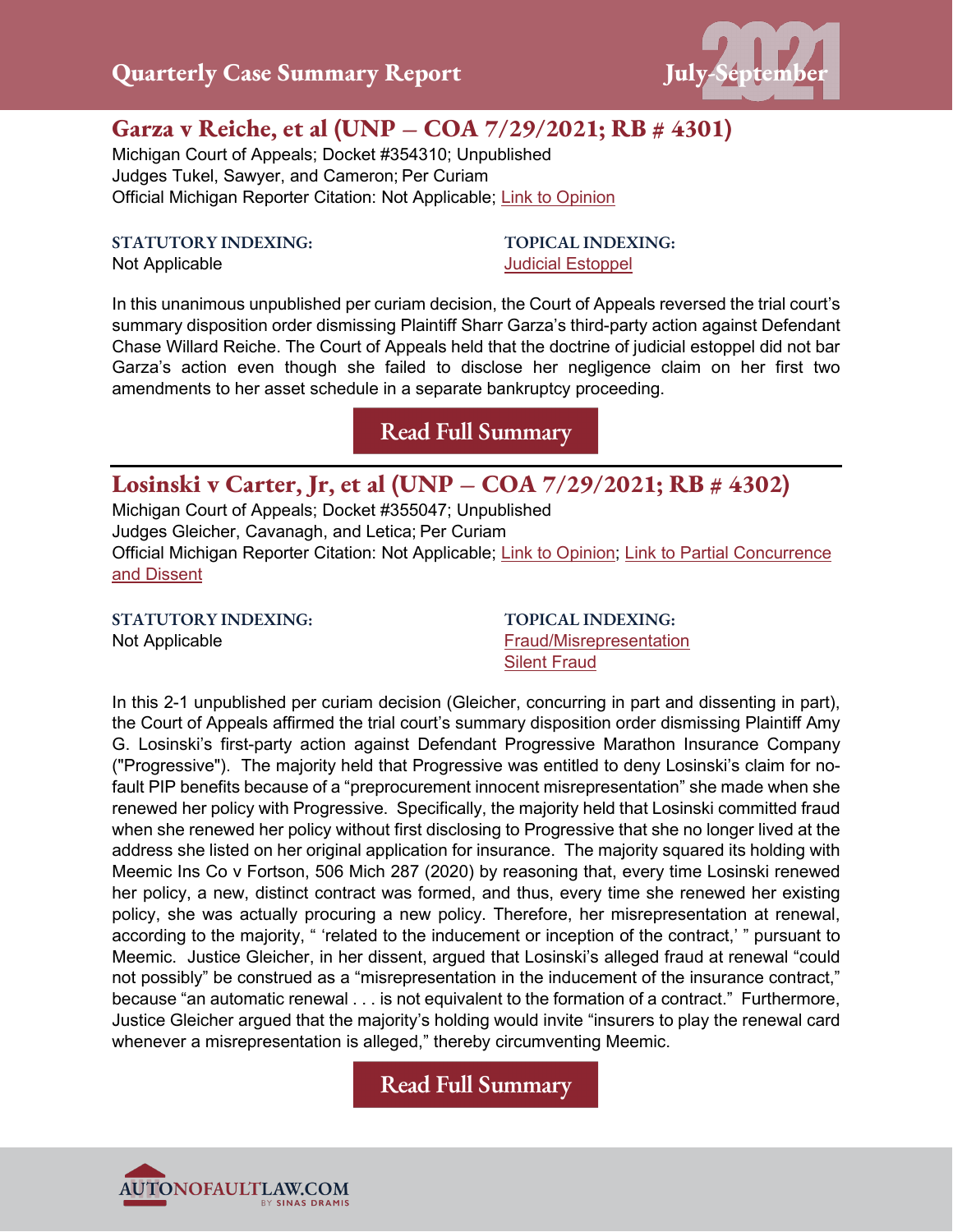

## **Wood v City of Detroit, et al (UNP – COA 8/12/2021; RB #4303)**

Michigan Court of Appeals; Docket #353611, 353653; Unpublished Judges Letica, Servitto, and Kelly; Per Curiam Official Michigan Reporter Citation: Not Applicable; [Link to Opinion](https://autonofaultlaw.com/digital-library/images/pdf/Opinions-2021/5273_Wood_v_City_of_Detroit_et_al.PDF)

**STATUTORY INDEXING:** Not Applicable

**TOPICAL INDEXING:** [Evidentiary Issues](https://autonofaultlaw.com/digital-library/index.php?option=com_content&view=article&id=1630) [Motor Vehicle Exception to Governmental](https://autonofaultlaw.com/digital-library/index.php?option=com_content&view=article&id=4860)  [Tort Liability Act](https://autonofaultlaw.com/digital-library/index.php?option=com_content&view=article&id=4860)

In this unanimous unpublished per curiam decision, the Court of Appeals affirmed the trial court's denial of the defendants' (the City of Detroit and seventeen mechanics employed by it) motion for summary disposition, in which the defendants sought dismissal of Plaintiff Bruce T. Wood's thirdparty action against them. This case was before the Court of Appeals for the second time; the first, the Court held that a question of fact existed as to whether the motor vehicle exception to governmental immunity applied, basing its holding, at least in part, on an affidavit from an accident reconstructionist who opined that the City of Detroit's bus driver's negligence caused Wood's injuries. This time around, the Court of Appeals held that the law-of-the-case doctrine applied and affirmed the Wood I Court's ruling regarding the accident reconstructionist's affidavit. The Court of Appeals next held that Wood's count in his complaint—in which he alleged that the City of Detroit was vicariously liable for its bus driver's negligence pursuant to the doctrine of respondeat superior—was sufficient to plead a count under the statutory motor vehicle exception to governmental immunity. Lastly, the Court of Appeals held that the trial court correctly ruled that a sanction for spoliation was appropriate given the defendants' failure to maintain the maintenance logs for the bus on the date in question, but that the trial court should have…

## **[Read Full Summary](https://www.autonofaultlaw.com/digital-library/index.php/case-summaries/5273-wood-v-city-of-detroit-et-al-michigan-court-of-appeals)**

# **Sierra-Burkes v Troy Aggregate Carriers, Inc, et al (UNP – COA 8/12/2021; RB #4304)**

Michigan Court of Appeals; Docket #355513; Unpublished Judges Sawyer, Boonstra, and Rick; Per Curiam Official Michigan Reporter Citation: Not Applicable; [Link to Opinion](https://autonofaultlaw.com/digital-library/images/pdf/Opinions-2021/5274_Sierra-Burkes_v_Troy_Aggregate_Carriers_Inc._et_al.PDF)

#### **STATUTORY INDEXING:** [Causation Issues \[§3135\]](https://autonofaultlaw.com/digital-library/index.php?option=com_content&view=article&id=158)

**TOPICAL INDEXING:** Not Applicable

In this unanimous unpublished per curiam decision, the Court of Appeals affirmed the trial court's summary disposition order dismissing Plaintiff Blanca Sierra-Burkes's third-party action against Defendant Troy Aggregate Carriers, Incorporated ("Troy"). The Court of Appeals held that Sierra-Burkes failed to present sufficient evidence to create a question of fact as to whether she suffered an objectively manifested impairment caused by the alleged incident.

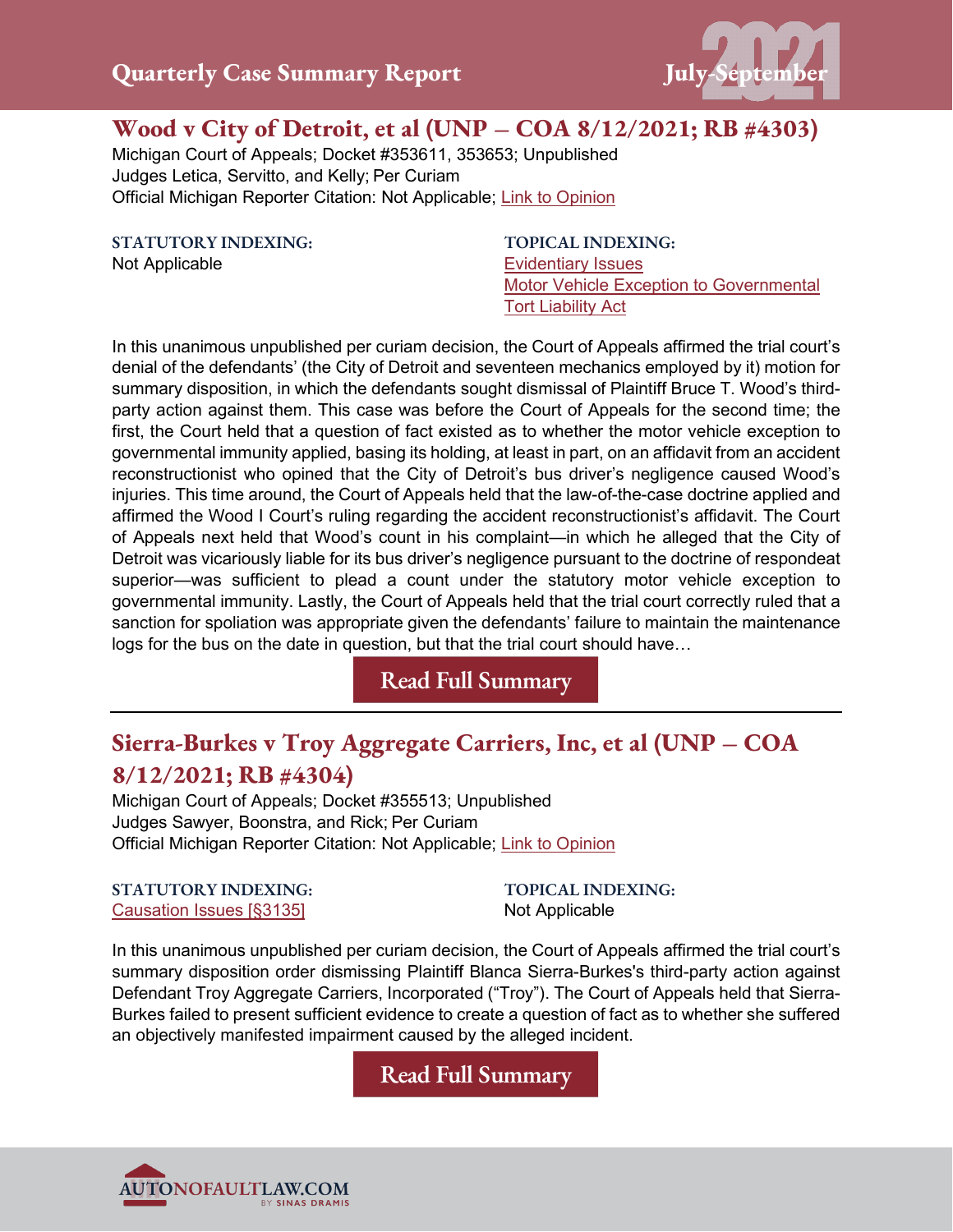

# **Lekli v Hudson Ins Co (UNP – COA 8/19/2021; RB #4305)**

Michigan Court of Appeals; Docket #352981; Unpublished Judges Letica, Servitto, and Kelly; Per Curiam Official Michigan Reporter Citation: Not Applicable; [Link to Opinion](https://autonofaultlaw.com/digital-library/images/pdf/Opinions-2021/5277_Lekli_v_Hudson_Ins_Co.PDF)

### **STATUTORY INDEXING:** [One-Year Notice Rule Limitation \[§3145\(1\)\]](https://autonofaultlaw.com/digital-library/index.php?option=com_content&view=article&id=288)

**TOPICAL INDEXING:** Not Applicable

In this unanimous unpublished per curiam decision, the Court of Appeals affirmed the trial court's summary disposition order dismissing Plaintiff Syrja Lekli's first-party action against Hudson Insurance Company ("Hudson"). The Court of Appeals held that Lekli's action was barred by MCL 500.3145(1) because he neither filed his action within one year of the subject collision nor properly notified Hudson of his injuries within one year thereof.

**[Read Full Summary](https://www.autonofaultlaw.com/digital-library/index.php/case-summaries/5277-lekli-v-hudson-ins-co-michigan-court-of-appeals)**

## **Rokosz v Labean, et al (UNP – COA 8/19/2021; RB #4306)**

Michigan Court of Appeals; Docket #353043; Unpublished Judges Markey, Shapiro, and Gadola; Per Curiam Official Michigan Reporter Citation: Not Applicable; [Link to Opinion](https://autonofaultlaw.com/digital-library/images/pdf/Opinions-2021/5272_Rokosz_v_Labean.PDF)

**STATUTORY INDEXING:** [Objective Manifestation Element of Serious](https://autonofaultlaw.com/digital-library/index.php?option=com_content&view=article&id=924)  [Impairment \(McCormick Era: 2010 –](https://autonofaultlaw.com/digital-library/index.php?option=com_content&view=article&id=924) [Present\) \[§3135\(5\)\\*\\*\]](https://autonofaultlaw.com/digital-library/index.php?option=com_content&view=article&id=924) [General Ability / Normal Life Element of](https://autonofaultlaw.com/digital-library/index.php?option=com_content&view=article&id=916)  [Serious Impairment \(McCormick Era: 2010](https://autonofaultlaw.com/digital-library/index.php?option=com_content&view=article&id=916)   $-$  Present)  $[§3135(5)*']$ [Causation Issues \[§3135\]](https://autonofaultlaw.com/digital-library/index.php?option=com_content&view=article&id=158)

**TOPICAL INDEXING:** Not Applicable

In this unanimous unpublished per curiam decision, the Court of Appeals reversed the trial court's summary disposition order dismissing Plaintiff Sheila Ann Rokosz third-party action against Defendants Derek Joseph Labean, Donald Labean, and Dawn Labean. The Court of Appeals held that Rokosz presented sufficient evidence to create a question of fact as to whether her injuries were caused by the subject collision and whether they constituted a serious impairment of body function pursuant to *McCormick v Carrier*, 487 Mich 180 (2010).

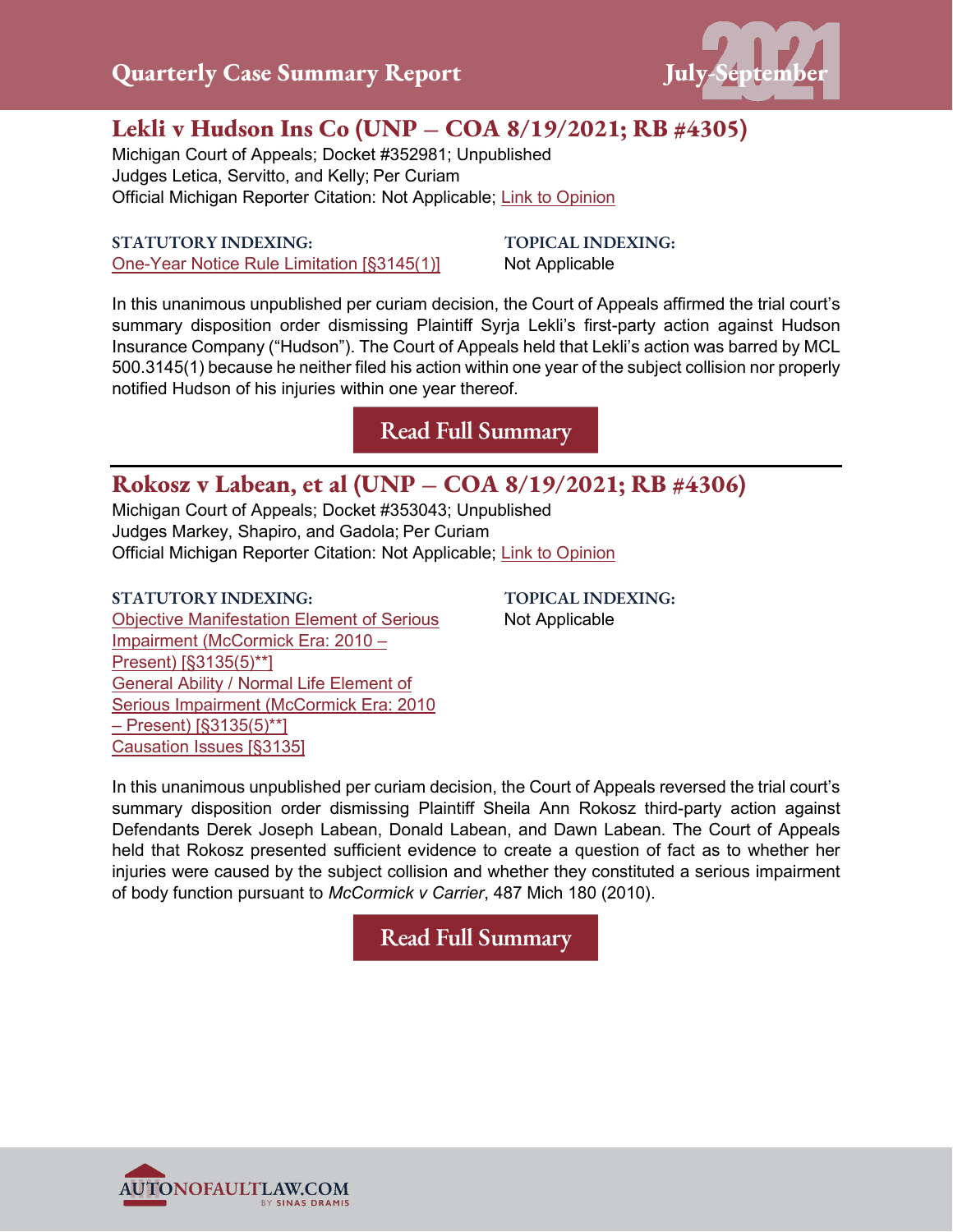

# **Balsamo v Corrigan Enterprises, Inc, et al (UNP – COA 8/19/2021; RB #4307)**

Michigan Court of Appeals; Docket #354137; Unpublished Judges Riordan, Markey, and Swartzle; Per Curiam Official Michigan Reporter Citation: Not Applicable; [Link to Opinion](https://autonofaultlaw.com/digital-library/images/pdf/Opinions-2021/5275_Balsamo_v_Corrigan_Enterprises_Inc_et_al.PDF)

### **STATUTORY INDEXING:** [General/Miscellaneous \[§3135\]](https://www.autonofaultlaw.com/digital-library/index.php?option=com_content&view=article&id=168)

**TOPICAL INDEXING:** Not Applicable

In this unanimous unpublished per curiam decision, the Court of Appeals reversed the trial court's denial of Defendants Corrigan Enterprises, Inc. ("Corrigan") and Justin Prall's motion for summary disposition, in which the defendants argued that the no-fault act—MCL 500.3135, specifically applied to Plaintiff Guiseppe Balsamo's lawsuit, which arose out of an injury Balsamo sustained while unloading construction equipment from a trailer. The Court of Appeals held that Balsamo's lawsuit was, in fact, a third-party tort case which should have been brought under the no-fault act, not a general negligence action.

**[Read Full Summary](https://www.autonofaultlaw.com/digital-library/index.php/case-summaries/5275-balsamo-v-corrigan-enterprises-inc-et-al-michigan-court-of-appeals)**

# **Humphrey v Home-Owners Ins Co (UNP – COA 8/19/2021; RB #4308)**

Michigan Court of Appeals; Docket #354214; Unpublished Judges Letica, Servitto, and Kelly; Per Curiam Official Michigan Reporter Citation: Not Applicable; [Link to Opinion](https://autonofaultlaw.com/digital-library/images/pdf/Opinions-2021/5276_Humphrey_v_Home-Owners_Ins_Co.PDF)

**STATUTORY INDEXING:**

Not Applicable

**TOPICAL INDEXING:** [Cancellation and Rescission of Insurance](https://autonofaultlaw.com/digital-library/index.php?option=com_content&view=article&id=855)  **[Policies](https://autonofaultlaw.com/digital-library/index.php?option=com_content&view=article&id=855)** [Fraud/Misrepresentation](https://autonofaultlaw.com/digital-library/index.php?option=com_content&view=article&id=1869)

In this unanimous unpublished per curiam decision, the Court of Appeals reversed the trial court's summary disposition order dismissing Plaintiff Adaseny Humphrey's first-party action against Defendant Home-Owners Insurance Company ("Home-Owners") on the basis of fraudulent statements Humphrey made at her deposition. Relying on *Haydaw v Farm Bureau Ins Co*, 332 Mich App 719 (2020), the Court of Appeals held that Home-Owners could not deny Humphrey's claim for no-fault PIP benefits under her mother's policy based on false statements Humphrey made after litigation had begun. Notably, the Court of Appeals explained that it was reaching this holding even though, in this case, Home-Owners was relying on a common law fraud defense, as opposed to a fraud-exclusion defense like that which was at issue in *Haydaw*. In so explaining, the Court iterated "the basic principle—that statements made during litigation are not made with the intent that the insurer will rely upon them—applies equally to both fraud-based defenses."

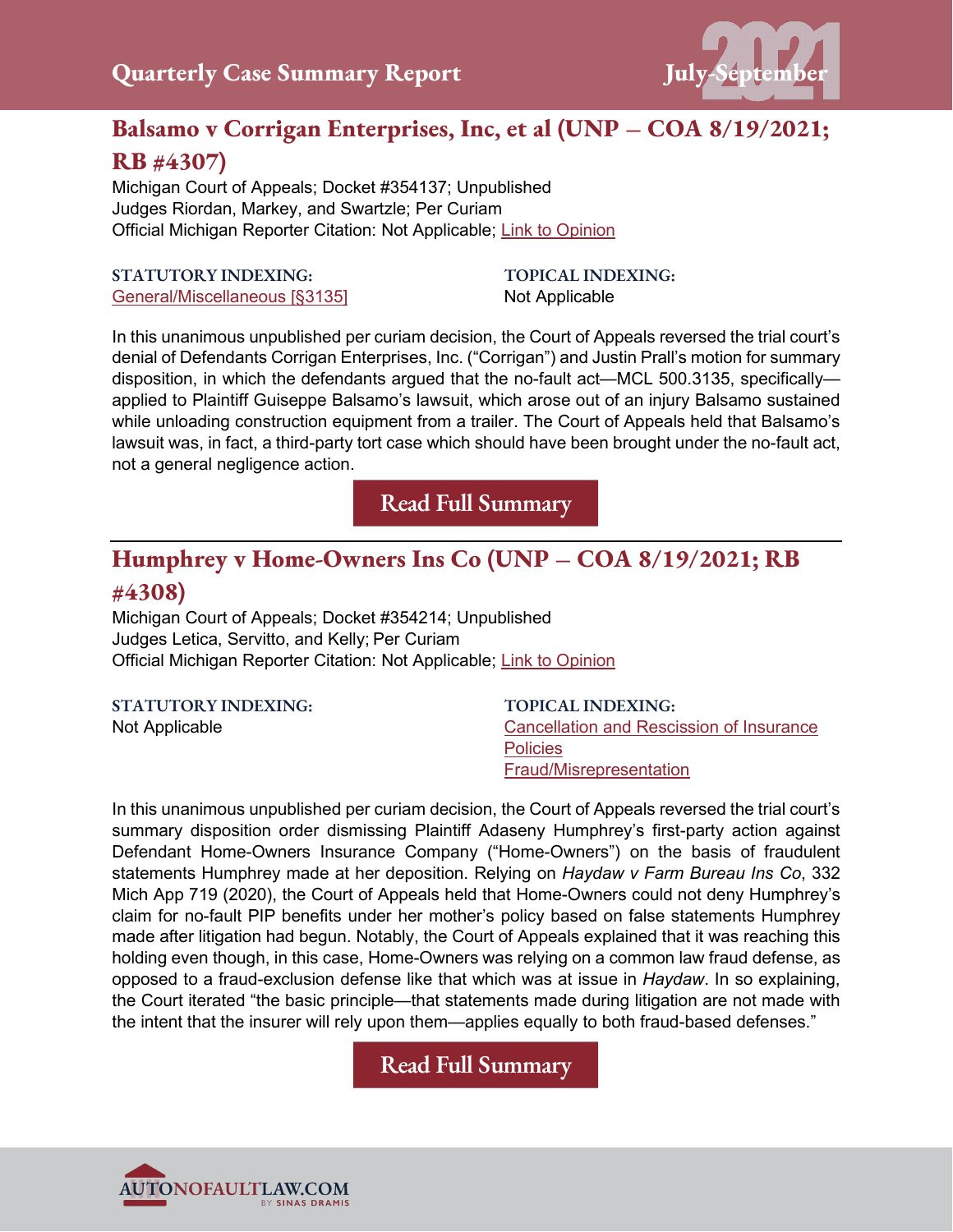

# **Estate of Ousley v Phelps Towing, Inc (UNP – COA 8/26/2021; RB #4309)**

Michigan Court of Appeals; Docket #351378; Unpublished Judges Murray, Jansen, and Stephens; Per Curiam Official Michigan Reporter Citation: Not Applicable; [Link to Opinion](https://autonofaultlaw.com/digital-library/images/pdf/Opinions-2021/5291_Estate_of_Ousley_v_Phelps_Towing_IncPDF.PDF)

### **STATUTORY INDEXING:** [Evidentiary Issues \[§3135\]](https://autonofaultlaw.com/digital-library/index.php?option=com_content&view=article&id=159)

**TOPICAL INDEXING:** [Negligence –](https://autonofaultlaw.com/digital-library/index.php?option=com_content&view=article&id=4843) Duty

In this unanimous unpublished per curiam decision, the Court of Appeals affirmed the trial court's summary disposition order dismissing Plaintiff Estate of Oscar Ousley's third-party action against Defendant Phelps Towing, Incorporated ("Phelps"). The Court of Appeals held that the Estate failed to present any evidence that Phelps's tow truck driver acted negligently when he accidentally ran over Ousley.

**[Read Full Summary](https://autonofaultlaw.com/digital-library/index.php/case-summaries/5291-estate-of-ousley-v-phelps-towing-inc-michigan-court-of-appeals)**

# **Chivis v Cass County Public Transit, et al (UNP – COA 8/26/2021; RB #4310)**

Michigan Court of Appeals; Docket #351519; Unpublished Judges Ronayne Krause, Beckering, and Boonstra; Per Curiam Official Michigan Reporter Citation: Not Applicable; [Link to Opinion;](https://autonofaultlaw.com/digital-library/images/pdf/Opinions-2021/5280_Chivis_v_Cass_County_Public_Transit_et_al.PDF) [Link to Concurrence](https://autonofaultlaw.com/digital-library/images/pdf/Opinions-2021/5280_Chivis_v_Cass_County_Public_Transit_et_al_concurrence.PDF)

## **STATUTORY INDEXING:**

Not Applicable

**TOPICAL INDEXING:** [Motor-Vehicle Exception to Governmental](https://autonofaultlaw.com/digital-library/index.php?option=com_content&view=article&id=4860)  [Tort Liability Act](https://autonofaultlaw.com/digital-library/index.php?option=com_content&view=article&id=4860)

In this unanimous unpublished per curiam decision, the Court of Appeals reversed the trial court's summary disposition order dismissing Plaintiff Nadageki Chivis's third-party action against Defendant Cass County Public Transit ("CCPT"). The Court of Appeals held that Chivis presented sufficient evidence to create a question of fact as to whether CCPT's bus driver, Linetta Smith, was operating the subject CCPT bus negligently when she ran over Chivis in the road, and whether, therefore, CCPT could be held liable under the motor vehicle exception to governmental immunity.

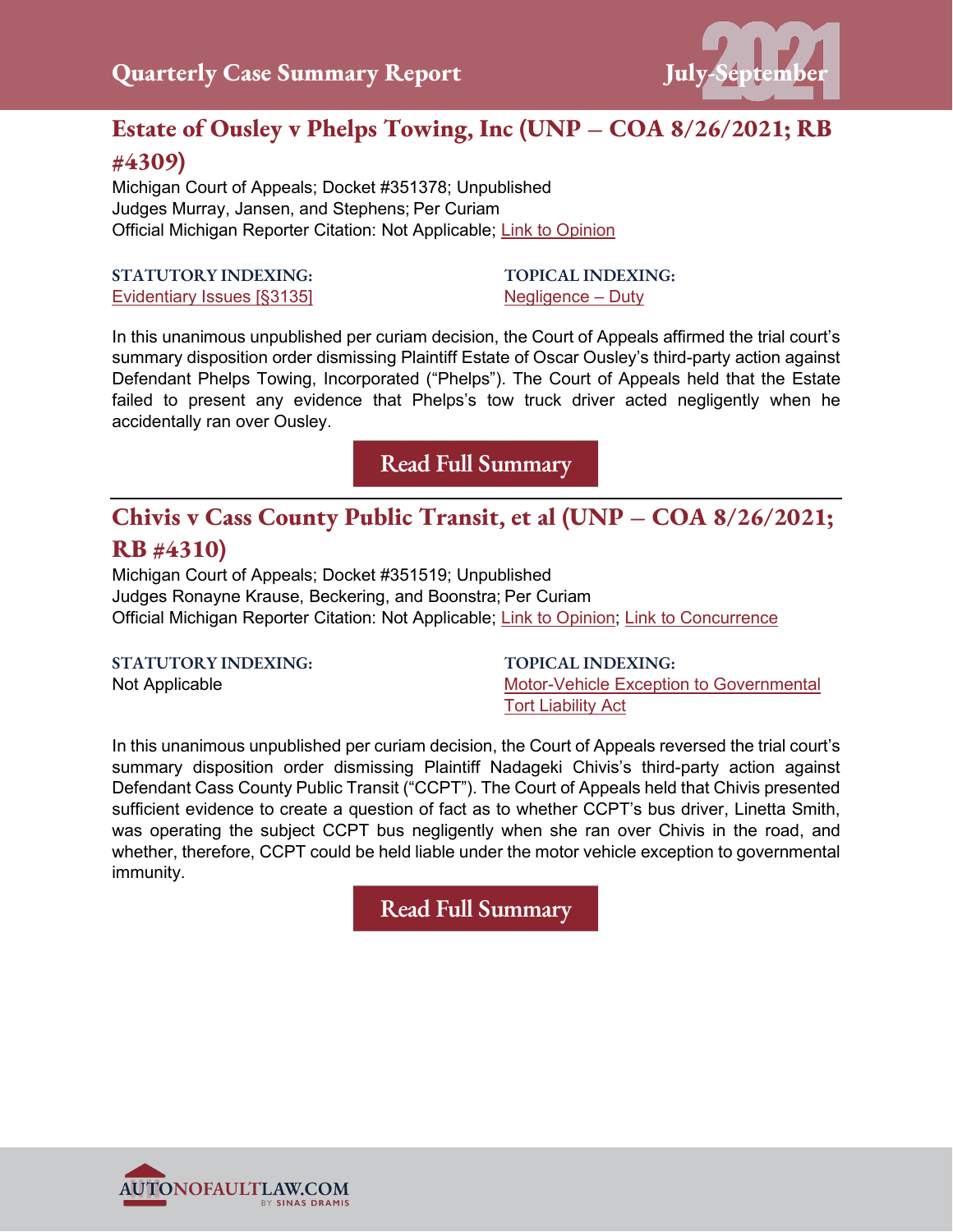

## **Nickerson v Allstate Ins Co (UNP – COA 8/26/2021; RB #4311)**

Michigan Court of Appeals; Docket #352768, 354682; Unpublished Judges Riordan Krause, Markey, and Swartzle; Per Curiam Official Michigan Reporter Citation: Not Applicable, [Link to Opinion](https://autonofaultlaw.com/digital-library/images/pdf/Opinions-2021/5279_Nickerson_v_Allstate_Ins_Co.PDF)

**STATUTORY INDEXING:** [General / Miscellaneous \[§3148\]](https://autonofaultlaw.com/digital-library/index.php?option=com_content&view=article&id=924) [Fraudulent Insurance Acts \[§3173a\]](https://autonofaultlaw.com/digital-library/index.php?option=com_content&view=article&id=5204) **TOPICAL INDEXING:** Not Applicable

In this unanimous unpublished per curiam decision, the Court of Appeals affirmed the trial court's denial of Defendant Allstate Insurance Company's ("Allstate") motion for summary disposition, in which Allstate sought dismissal of Plaintiff Tracey Nickerson's first-party action against it, as well as the trial court's denial of Nickerson's post-trial motion for attorney fees. In denying Allstate's motion for summary disposition, the Court of Appeals held that a question of fact existed as to whether Nickerson had committed a fraudulent insurance act for purposes of MCL 500.3172, and whether, therefore, her claim for no-fault PIP benefits was barred in its entirety. In denying Nickerson's post-trial motion for attorney fees, the Court of Appeals held that, based on the specific facts and circumstances of this case, Nickerson failed to file her motion within a "reasonable time."

**[Read Full Summary](https://www.autonofaultlaw.com/digital-library/index.php/case-summaries/5279-nickerson-v-allstate-ins-co-unp-coa-8-26-2021-rb-4311)**

## **Estate of Johnson v Progressive Marathon Ins Co (UNP – COA**

## **8/26/2021; RB #4312)**

Michigan Court of Appeals; Docket #353845; Unpublished Judges Sawyer, Boonstra, and Rick; Per Curiam Official Michigan Reporter Citation: Not Applicable, [Link to Opinion](https://autonofaultlaw.com/digital-library/images/pdf/Opinions-2021/5278_Estate_of_Johnson_v_Progressive_Marathon_Ins_Co_et_al.PDF)

**STATUTORY INDEXING:**

Not Applicable

**TOPICAL INDEXING:** [Cancellation and Rescission of Insurance](https://autonofaultlaw.com/digital-library/index.php?option=com_content&view=article&id=855)  **[Policies](https://autonofaultlaw.com/digital-library/index.php?option=com_content&view=article&id=855)** [Fraud / Misrepresentation](https://autonofaultlaw.com/digital-library/index.php?option=com_content&view=article&id=1869)

In this unanimous unpublished per curiam decision, the Court of Appeals affirmed the trial court's denial of Defendant Progressive Marathon Insurance Company's ("Progressive") motion for summary disposition, in which Progressive sought dismissal of Plaintiff Estate of Derell Darnell Johnson's ("the Estate") first-party action against it. The Court of Appeals held that Progressive failed to conclusively prove that its insureds, Tomeka Roche Lewis and Brandon Lawrence Byers—under whose policy the Estate sought PIP benefits after Johnson was killed in the subject motor vehicle collision—committed fraud, which would have entitled State Farm to rescind their policy and deny the Estate's claim for PIP benefits thereunder.

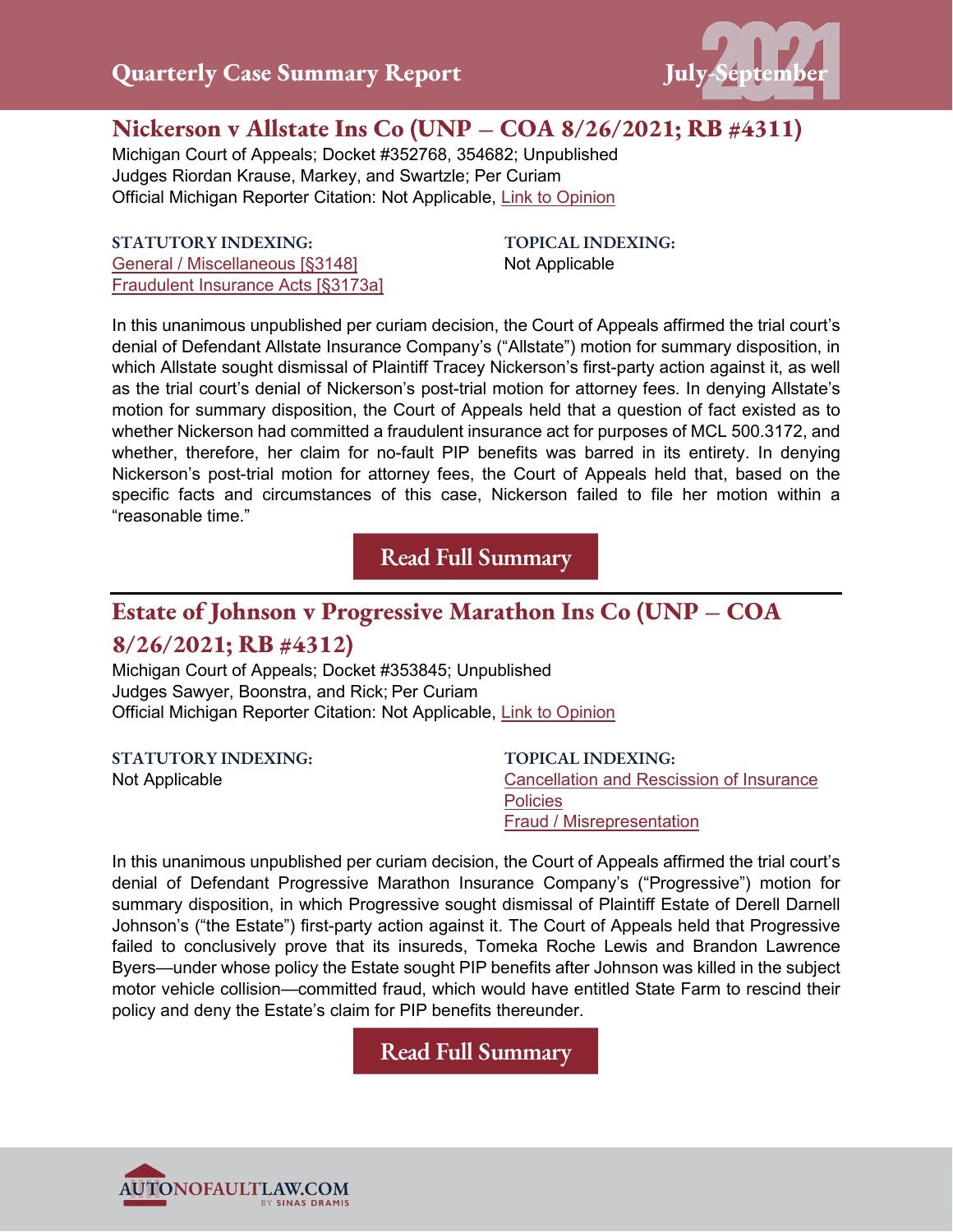

# **Bronson Health Care Group, Inc, et al v State Farm Fire and Cas Co, et al (UNP – COA 8/26/2021; RB #4313)**

Michigan Court of Appeals; Docket #353845; Unpublished Judges Ronayne Krause, Beckering, and Boonstra; Per Curiam Official Michigan Reporter Citation: Not Applicable; [Link to Opinion](https://autonofaultlaw.com/digital-library/images/pdf/Opinions-2021/5284_Bronson_Health_Care_Group_Inc._et_al_v_State_Farm_Fire_and_Cas_Co_et_al.PDF)

**STATUTORY INDEXING:**

Not Applicable

**TOPICAL INDEXING:** [Cancellation and Rescission of Insurance](https://autonofaultlaw.com/digital-library/index.php?option=com_content&view=article&id=855)  **[Policies](https://autonofaultlaw.com/digital-library/index.php?option=com_content&view=article&id=855)** 

In this unanimous unpublished per curiam decision, the Court of Appeals reversed the trial court's summary disposition order dismissing Plaintiff Bronson Health Care Group, Inc.'s ("Bronson") first-party action against Defendant State Farm Fire and Casualty Company ("State Farm"). The Court of Appeals held that a question of fact existed as to whether State Farm complied with MCL 500.3020(1)(b) in cancelling its insured's/Bronson's patient's automobile insurance policy, under which Bronson sought no-fault PIP benefits on the basis of an assignment. Specifically, the Court of Appeals held that a question of fact existed as to whether State Farm mailed written notice of cancellation to the insured's last known address.



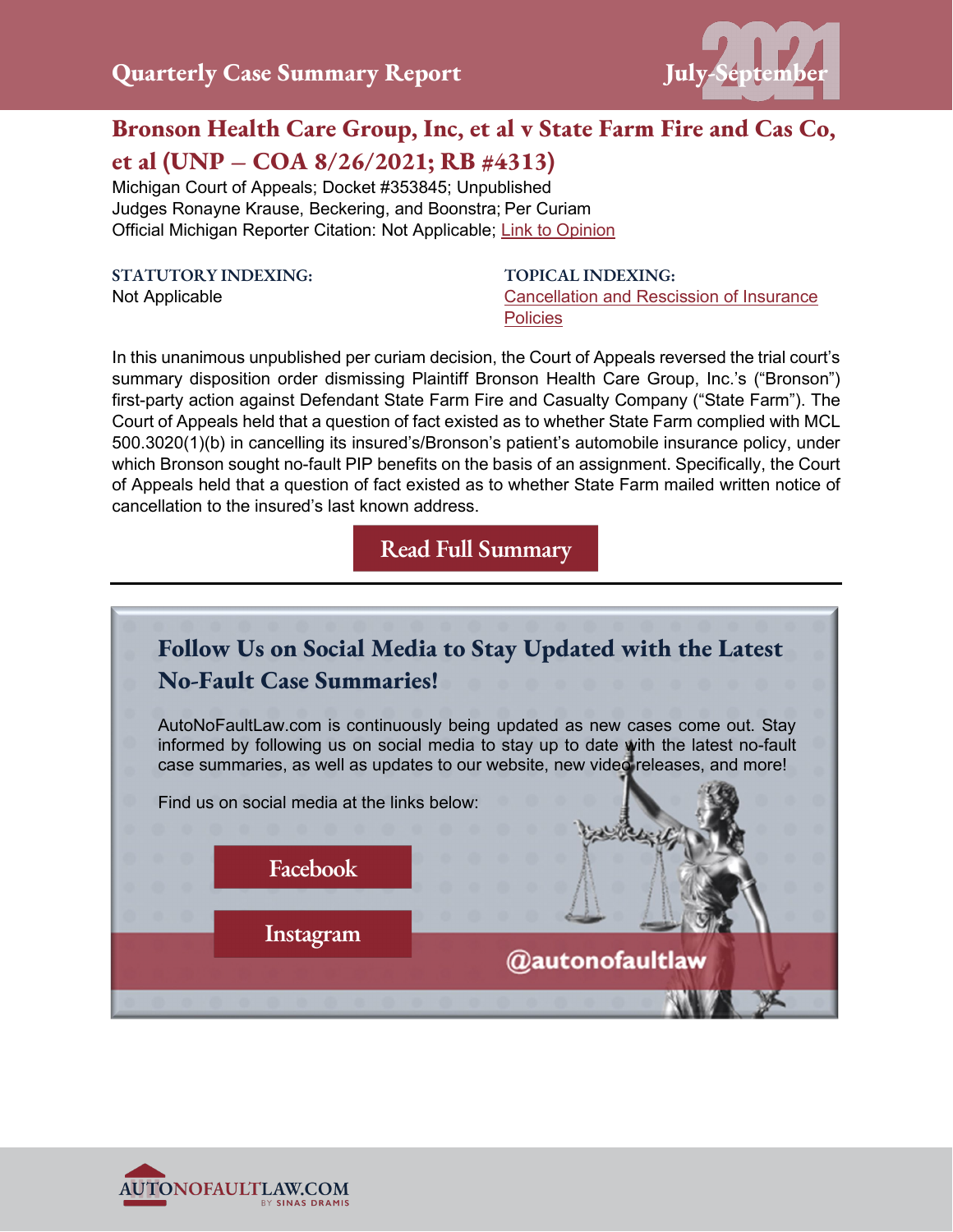

# **Mich Head & Spine Institute v Auto-Owners Ins Co, et al (PUB – COA 9/2/2021; RB #4314)**

Michigan Court of Appeals; Docket #354765; Published Judges Riordan, Kelly, and Shapiro; Authored Official Michigan Reporter Citation: Forthcoming; [Link to Opinion;](https://autonofaultlaw.com/digital-library/images/pdf/Opinions-2021/5283_Mich_Head__Spine_Institute_PC_v_Auto-Owners_Ins_Co_et_al.PDF) [Link to Dissent](https://autonofaultlaw.com/digital-library/images/pdf/Opinions-2021/5283_Mich_Head__Spine_Institute_PC_v_Auto-Owners_Ins_Co_et_al_dissent.PDF)

### **STATUTORY INDEXING:**

Not Applicable

### **TOPICAL INDEXING:** [Jurisdiction in PIP Cases](https://www.autonofaultlaw.com/digital-library/index.php?option=com_content&view=article&id=3622)

In this 2-1 published decision authored by Justice Kelly (Riordan, dissenting), the Court of Appeals reversed the trial court's summary disposition order dismissing Plaintiff Michigan Head & Spine Institute PC's ("Michigan Head & Spine") first-party action against Defendants Auto-Owners Insurance Company and Home-Owners Insurance Company ("defendants," collectively). The Court of Appeals held that Michigan Head & Spine could aggregate 39 unrelated claims for unpaid no-fault PIP benefits in order to meet the jurisdictional threshold of \$25,000 for Michigan circuit courts.

**[Read Full Summary](https://www.autonofaultlaw.com/digital-library/index.php/case-summaries/5283-michigan-head-spine-institute-v-auto-owners-ins-co-et-al-michigan-court-of-appeals)**

# **Toduti, et al v Progressive Mich Ins Co, et al (UNP – COA 9/2/2021; RB #4315)**

Michigan Court of Appeals; Docket #352716; Unpublished Judges Letica, Servitto, and Kelly; Per Curiam Official Michigan Reporter Citation: Not Applicable; [Link to Opinion](https://autonofaultlaw.com/digital-library/images/pdf/Opinions-2021/5282_Toduti_et_al_v_Progressive_Mich_Ins_Co_et_al.PDF)

### **STATUTORY INDEXING:** [Exception for Employer Provided Vehicles](https://autonofaultlaw.com/digital-library/index.php?option=com_content&view=article&id=98)  [\[§3114\(3\)\]](https://autonofaultlaw.com/digital-library/index.php?option=com_content&view=article&id=98)

**TOPICAL INDEXING:** Not Applicable

In this unanimous unpublished per curiam decision, the Court of Appeals affirmed the trial court's summary disposition order in favor of Defendant Progressive Michigan Insurance Company ("Progressive"), in which the trial court ruled that Defendant Cherokee Insurance Company ("Cherokee") was the highest priority insurer with respect to Plaintiff Florin Toduti's claim for nofault PIP benefits. The Court of Appeals held that, based on the "economic reality test," Toduti was actually an employee, not an independent contractor, of Universal, Mason & Dixon Intermodal ("Universal), the company which leased and insured the semi-truck Toduti owned and was driving in the course and scope of his duties under his contract with Universal at the time of the subject collision. The Court of Appeals further held that, because of the terms of its long-term lease agreement regarding the truck, Universal was an "owner" of the semi-truck pursuant to MCL 500.3101(2)(h), and, therefore, under MCL 500.3114(3), Univeral's insurer, Cherokee, was highest in priority for Toduti's claims for benefits.

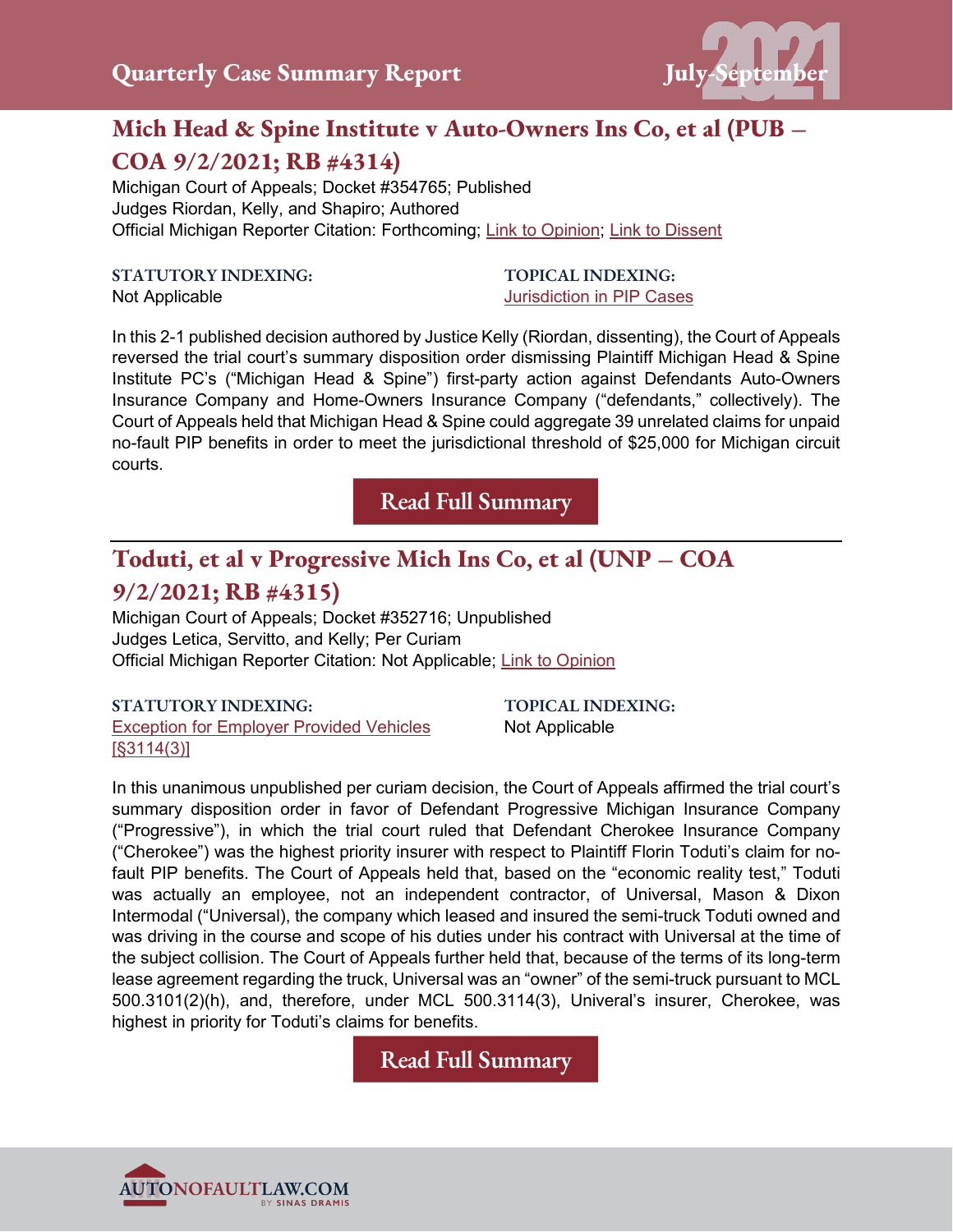

# **Smith, et al v City of Detroit, et al (COA – UNP 9/2/2021; RB**

## **#4316)**

Michigan Court of Appeals; Docket # 353606; Unpublished Judges Riordan, Markey, and Swartzle; Per Curiam Official Michigan Reporter Citation: Not Applicable; [Link to Opinion](https://autonofaultlaw.com/digital-library/images/pdf/Opinions-2021/5281_Smith_et_al_v_City_of_Detroit_et_al.PDF)

## **STATUTORY INDEXING:**

[Entitlement to No-Fault PIP Benefits: Bodily](https://autonofaultlaw.com/digital-library/index.php?option=com_content&view=article&id=175)  [Injury Requirement \[§3105\(1\)\]](https://autonofaultlaw.com/digital-library/index.php?option=com_content&view=article&id=175) [Entitlement to No-Fault PIP Benefits: Arising](https://autonofaultlaw.com/digital-library/index.php?option=com_content&view=article&id=176)  [Out of / Causation Requirement \[§3105\(1\)\]](https://autonofaultlaw.com/digital-library/index.php?option=com_content&view=article&id=176) [Causation Issues \[§3135\]](https://autonofaultlaw.com/digital-library/index.php?option=com_content&view=article&id=158) [Objective Manifestation Element of Serious](https://autonofaultlaw.com/digital-library/index.php?option=com_content&view=article&id=924)  [Impairment \(McCormick Era: 2010 –](https://autonofaultlaw.com/digital-library/index.php?option=com_content&view=article&id=924) [Present \[§3135\(7\)\]](https://autonofaultlaw.com/digital-library/index.php?option=com_content&view=article&id=924) [Serious Impairment of Body Function](https://autonofaultlaw.com/digital-library/index.php?option=com_content&view=article&id=928)  [Definition \(McCormick Era: 2010 –](https://autonofaultlaw.com/digital-library/index.php?option=com_content&view=article&id=928) Present [\[§3135\(5\)\\*\\*\]](https://autonofaultlaw.com/digital-library/index.php?option=com_content&view=article&id=928)

**TOPICAL INDEXING:** Not Applicable

In this unanimous unpublished per curiam decision, the Court of Appeals reversed the trial court's summary disposition order dismissing Plaintiff Jeanine D. Smith's first-party action against Defendant City of Detroit, as well as Smith's third-party action against Defendants Elliott Baum and Natalie Baum. Regarding Smith's first-party action against the City of Detroit, the Court of Appeals held that Smith presented sufficient evidence to create a question of fact as to whether she suffered an accidental bodily injury in the subject crash for purposes of no-fault PIP benefit entitlement under MCL 500.3105(1). Regarding Smith's third-party action against the Baums, the Court of Appeals held that Smith presented sufficient evidence to create a question of fact as to whether the subject crash caused her to suffer a serious impairment of body function.



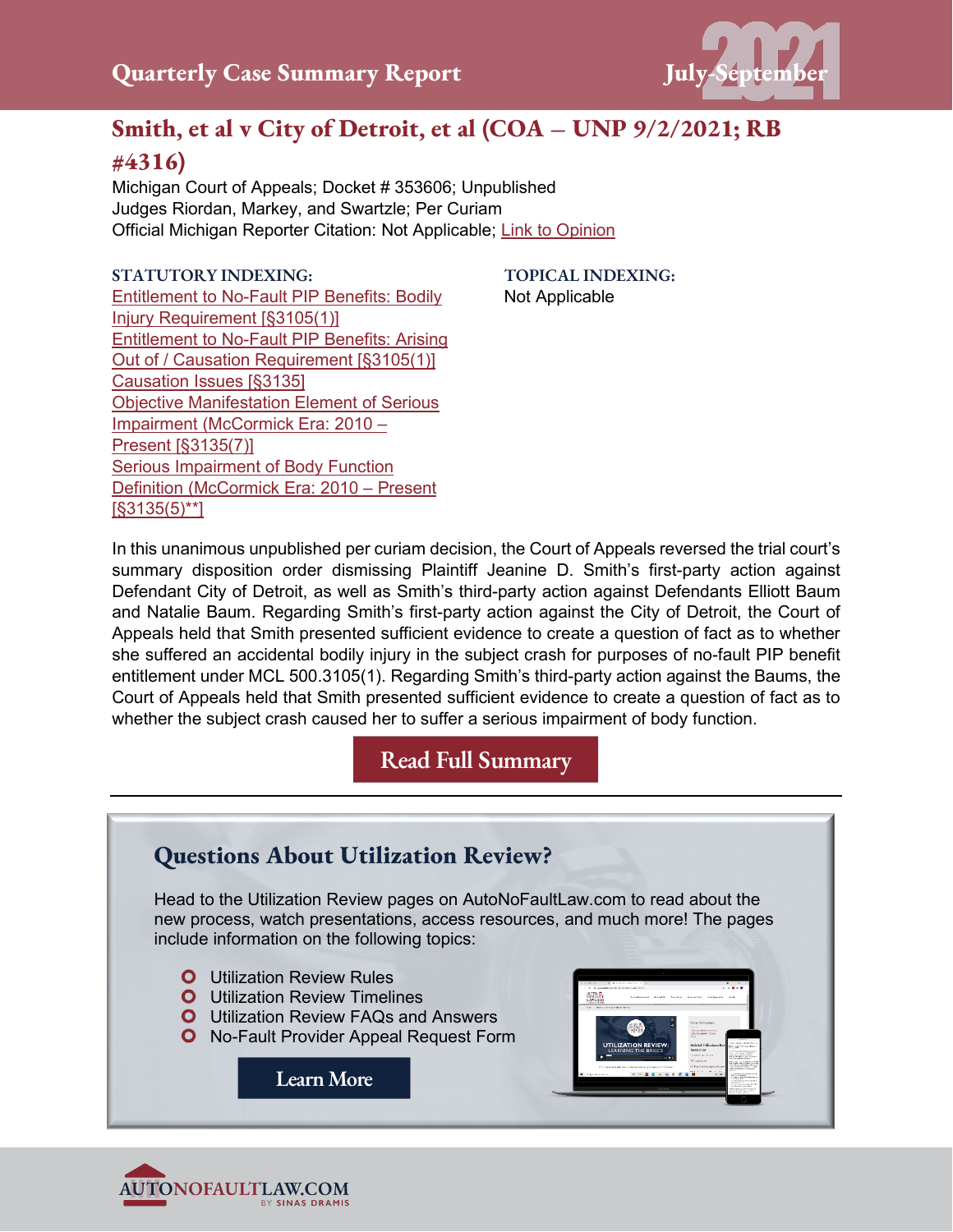

# **Eagle, et al v Macomb Intermediate School Dist, et al (COA – UNP 9/2/2021; RB #4317)**

Michigan Court of Appeals; Docket #354183; Unpublished Judges Sawyer, Boonstra, and Rick; Per Curiam Official Michigan Reporter Citation: Not Applicable; [Link to Opinion](https://autonofaultlaw.com/digital-library/images/pdf/Opinions-2021/5290_Eagle_v_Macomb_Intermediate_School_Dist.PDF)

## **STATUTORY INDEXING:**

Not Applicable

**TOPICAL INDEXING:**  [Motor Vehicle Exception to Governmental](https://www.autonofaultlaw.com/digital-library/index.php?option=com_content&view=article&id=4860)  [Tort Liability Act](https://www.autonofaultlaw.com/digital-library/index.php?option=com_content&view=article&id=4860) [Evidentiary Issues](https://www.autonofaultlaw.com/digital-library/index.php?option=com_content&view=article&id=1630)

In this unanimous unpublished per curiam decision, the Court of Appeals affirmed in part and reversed in part the trial court's summary disposition order dismissing Plaintiff William Eagle's third-party action against Defendant Macomb Intermediate School District ("MISD"). The Court of Appeals held that the motor vehicle exception to governmental immunity applied to this case because Eagle presented sufficient evidence to create a question of fact as to whether he suffered a shoulder injury in the subject school bus versus motor vehicle crash caused by the negligence of MISD's bus driver. The Court also held, however, that Eagle failed to present sufficient evidence to create a question of fact as to whether he suffered a brain injury in the crash.

**[Read Full Summary](https://www.autonofaultlaw.com/digital-library/index.php/case-summaries/5290-eagle-et-al-v-macomb-intermediate-school-dist-et-al-michigan-court-of-appeals)**

# **Estate of Ballentine v Salvaggio, et al (COA – UNP 9/16/2021; RB**

## **#4318)**

Not Applicable

Michigan Court of Appeals; Docket #355106; Unpublished Judges Murray, Kelly, and O'Brien; Per Curiam Official Michigan Reporter Citation: Not Applicable; [Link to Opinion](https://autonofaultlaw.com/digital-library/images/pdf/Opinions-2021/5289_Estate_of_Ballentine_v_Salvaggio_et_al.PDF)

## **STATUTORY INDEXING:**

**TOPICAL INDEXING:**  [Negligence-Duty](https://autonofaultlaw.com/digital-library/index.php?option=com_content&view=article&id=4843)

In this unanimous unpublished per curiam decision, the Court of Appeals affirmed the trial court's summary disposition order dismissing Plaintiff Estate of Mark Ballentine's third-party lawsuit against Defendants Robert Salvaggio, National Mini Storage-KL Avenue, and U-Haul Company of Michigan ("Salvaggio," "National," and "U-Haul, individually; "defendants," collectively). Salvaggio, an employee of National, arrived to work and attempted to park a U-Haul vehicle that had been left outside the gate to the parking lot. In the process, he accidentally ran over Ballentine, who was intoxicated and laying underneath the vehicle. The Court of Appeals held that Salvaggio did not breach his duty to exercise ordinary care in his operation of the U-Haul by not looking underneath the vehicle before moving it.

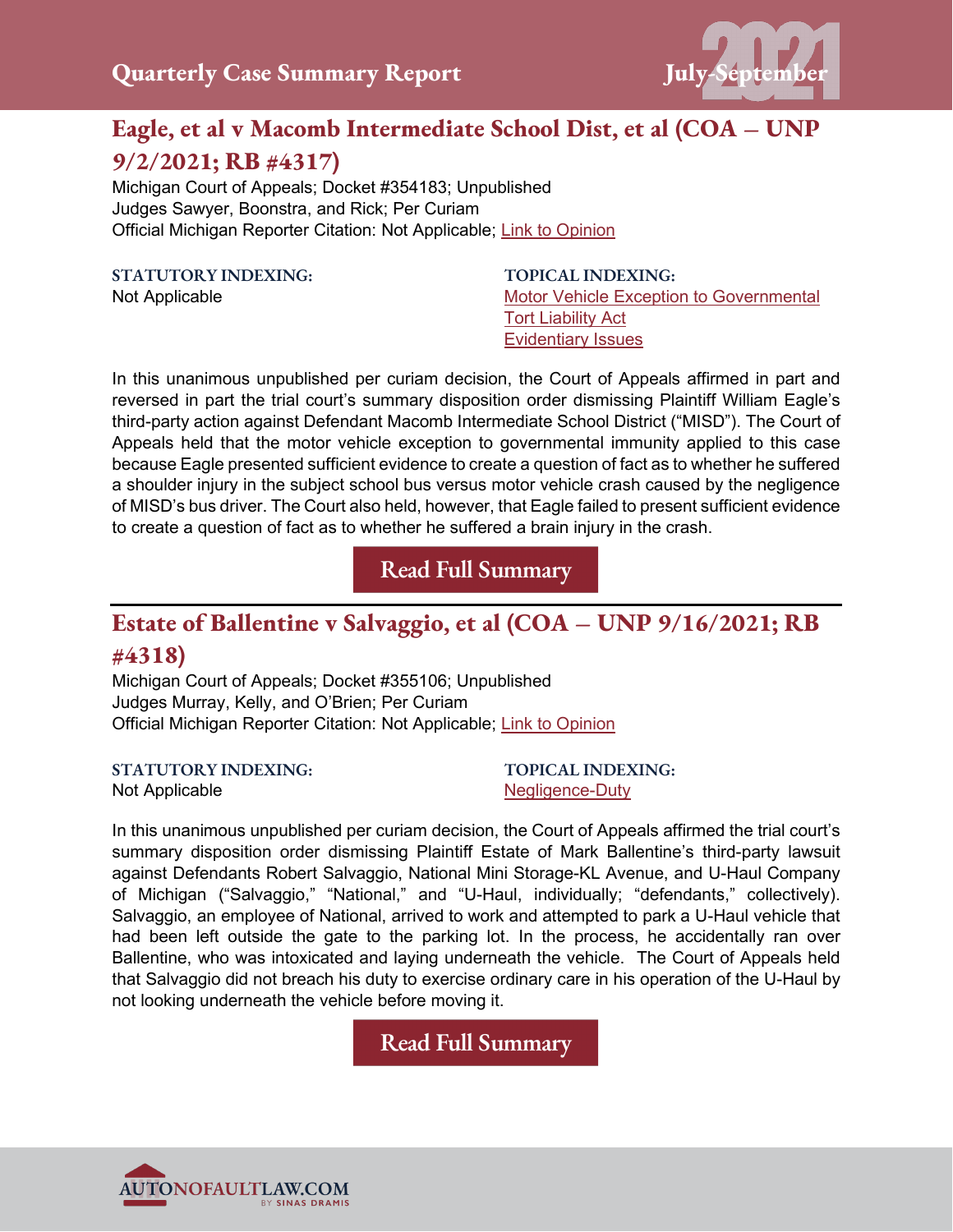

# **Auto Club Ins Assoc/MemberSelect Ins Co v Farm Bureau General Ins Co of Mich, et al (COA – UNP 9/23/2021; RB #4321)**

Michigan Court of Appeals; Docket #353439; Unpublished Judges Rick, Ronayne Krause, and Letica; Per Curiam Official Michigan Reporter Citation: Not Applicable; [Link to Opinion](https://autonofaultlaw.com/digital-library/images/pdf/Opinions-2021/5287_Auto_Club_Ins_Assoc-Memberselect_Ins_Co_v_Farm_Bureau_Gen_Ins_Co_of_Mich_et_al.PDF)

**STATUTORY INDEXING:**  [General Rule of Priority \[§3114\(1\)\]](https://www.autonofaultlaw.com/digital-library/index.php?option=com_content&view=article&id=93) [Named Insured \[§3114\]](https://www.autonofaultlaw.com/digital-library/index.php?option=com_content&view=article&id=1974) [Recoupment Between Equal Priority](https://www.autonofaultlaw.com/digital-library/index.php?option=com_content&view=article&id=255)  [Insurers \[§3115\(2\)\]](https://www.autonofaultlaw.com/digital-library/index.php?option=com_content&view=article&id=255)

**TOPICAL INDEXING:**  Not Applicable

In this unanimous unpublished per curiam decision, the Court of Appeals reversed the trial court's summary disposition order in which the trial court dismissed Plaintiff Auto Club Insurance Association/MemberSelect Insurance Company's ("Auto Club") action against Defendant Farm Bureau General Insurance Company of Michigan ("Farm Bureau") arising out of a priority dispute. The Court of Appeals held that Auto Club and Farm Bureau were equal in priority for payment of Sabreen Shamoon's no-fault PIP benefits, and that Auto Club was therefore entitled to partial recoupment of the benefits it paid to Shamoon pursuant to MCL 500.3115(2). Furthermore, the Court of Appeals held that actions for partial recoupment under MCL 500.3115(2) are not subject to the one-year-back rule as are subrogation actions, but rather to the six-year limitations period set forth in MCL 600.5813.

**[Read Full Summary](https://www.autonofaultlaw.com/digital-library/index.php/case-summaries/5287-auto-club-ins-assoc-memberselect-ins-co-v-farm-bureau-general-ins-co-of-mich-et-al-michigan-court-of-appeals)**

## **Collier v Montalvo, et al (COA – UNP 9/23/2021; RB #4321)**

Michigan Court of Appeals; Docket #353176; Unpublished Judges Beckering, Shapiro, and Swartzle; Per Curiam Official Michigan Reporter Citation: Not Applicable; Link [to Opinion](https://autonofaultlaw.com/digital-library/images/pdf/Opinions-2021/5292-collier-v-montalvo-et-al.PDF)

**STATUTORY INDEXING:** Not Applicable

**TOPICAL INDEXING:** [Evidentiary Issues](https://www.autonofaultlaw.com/digital-library/index.php?option=com_content&view=article&id=1630) [Negligence-Duty](https://www.autonofaultlaw.com/digital-library/index.php?option=com_content&view=article&id=4843)

In this unanimous unpublished per curiam decision, the Court of Appeals affirmed a judgment of no cause of action entered after a jury trial in Plaintiff Vicki Collier's third-party action against Defendant Lindsay Montalvo. The Court of Appeals held that the trial court did not err in denying Collier's motion for a directed verdict and JNOV because, given Collier's and Montalvo's conflicting accounts of how the crash happened, there was a question of fact as to whether Montalvo was operating her vehicle negligently at the time of the crash.